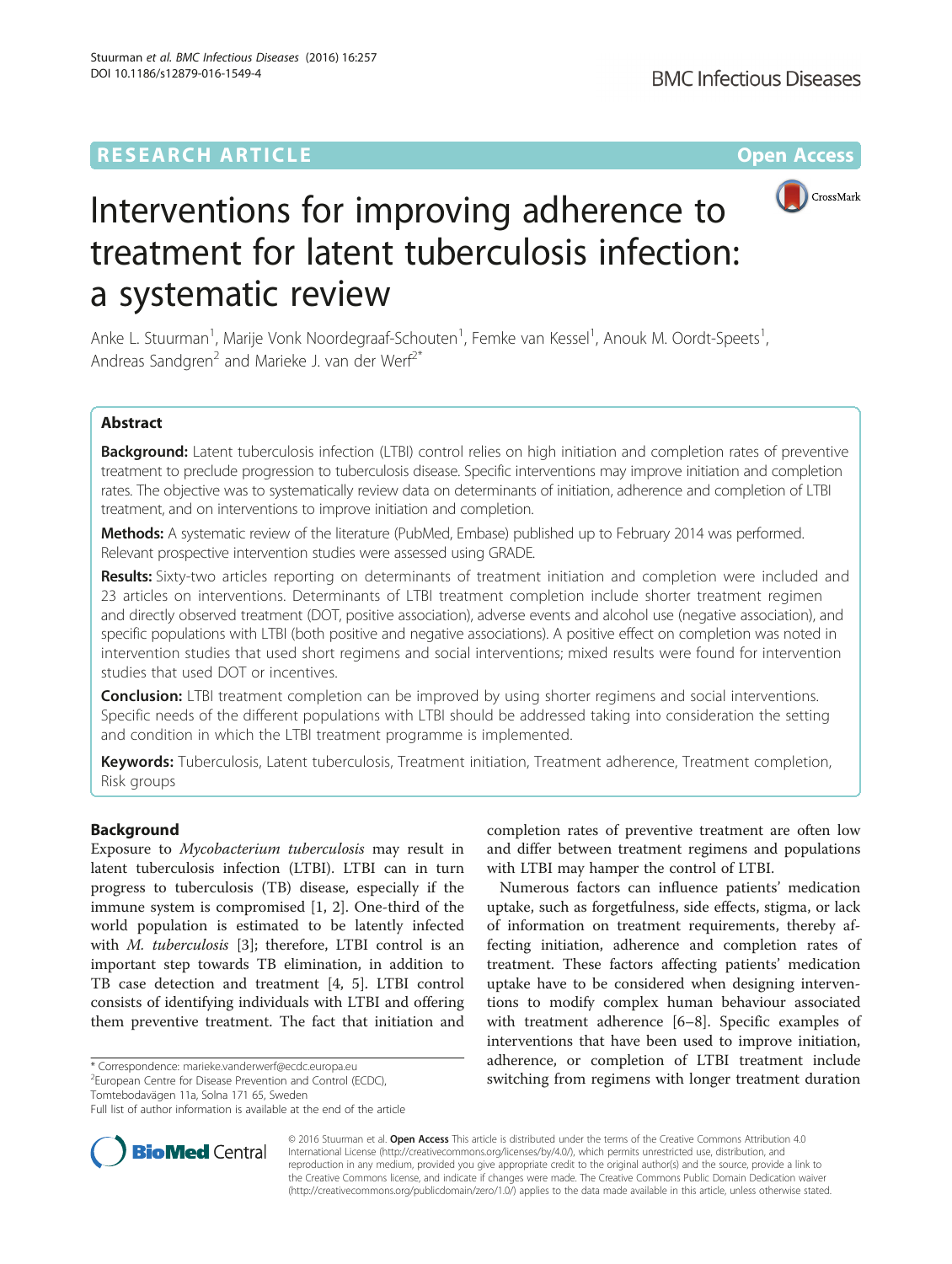to regimens with shorter treatment duration [[9](#page-15-0)], incentives [[10](#page-15-0)], and education or counselling [[7\]](#page-15-0).

In order to provide European Union and European Economic Area (EU/EEA) Members States and candidate countries with guidance on programmatic LTBI control a systematic review on initiation and completion of preventive treatment was performed in a bilateral cooperation with the World Health Organization (WHO) [\[11\]](#page-15-0). The review served as input for the WHO guidelines on management of LTBI launched in 2015 [[11\]](#page-15-0), and will be used for the EU/EEA tailored guidance. The review questions were (1) What are the initiation and completion rates of different LTBI treatment regimens?; (2) What are the determinants of initiation, adherence, and completion of recommended LTBI treatment regimens in the general population and in specific populations with LTBI?; and (3) What are interventions with demonstrated efficacy to improve LTBI treatment initiation, adherence and completion in different populations?. The current article presents the results on the latter two review questions.

### Methods

A systematic literature review was performed to provide answers to the review questions described above. This review was done according to a review protocol and following the Cochrane guidelines. The details of eligibility criteria, information sources, search strategy, study selection, and data extraction are provided in the Additional files (see Additional file [1](#page-14-0)).

# Data extraction

To answer review question 2, data on determinants of initiation, adherence, and completion were extracted for individuals with LTBI from various populations with LTBI (e.g. p-values, odds ratios (ORs), risk ratios). If univariate and multivariate analyses of the same data were presented, only the data from the multivariate analysis were extracted. Results from intention-to-treat analyses were preferred; if both intention-to-treat and per-protocol results were reported in one study, only intention-to-treat results were included. Data on non-significant factors were not consistently quantified in the studies and were therefore not listed in this review.

For review question 3, data for five groups of interventions were extracted: 1. interventions with short treatment regimens; 2. interventions consisting of directly observed therapy (DOT); 3. interventions in which incentives were offered with the treatment (e.g. cash, transportation vouchers); 4. social interventions (e.g. education, adherence coaching, peer counselling, cultural interventions); and 5. other interventions (e.g. use of interferon gamma release assay (IGRAs) rather than tuberculin skin tests (TSTs)). ORs that were adjusted for factors that related to the intervention were not used.

#### GRADE

As review question 2 does not deal with the effects of health interventions, risk of bias was only assessed for aspects of the individual studies and not across the evidence base. For review question 3, the quality of the total body of evidence for each outcome (initiation, adherence, and completion rates) was critically appraised using the GRADE approach (Grading of Recommendations Assessment, Development and Evaluation; [http://www.gradeworkinggroup.org\)](http://www.gradeworkinggroup.org/). Only prospective studies (i.e. randomized controlled trials (RCTs) and prospective observational studies) were appraised using GRADE. Outcomes were downgraded for imprecision when the total number of events was less than 125 for dichotomous outcomes, and if the total sample size was less than 230 for continuous outcomes (based on estimated control group event rate of 0.60 and a relative risk difference of 30 %, given  $\alpha = 0.05$  and  $\beta = 0.20$  [[12](#page-15-0)]. GRADE tables were created using standard GRADE formats and procedures (with GRADEpro [\[13\]](#page-15-0)). Metaanalysis was performed in accordance with GRADE methodology: summary odds ratios (sORs) and 95 % confidence intervals were calculated when the outcomes were considered relatively homogeneous regarding the intervention and the population. This was done using a random effects model with the "MAInput Table" and "MAPooledEffect" functions from the MetaXL 2.1 add-in in Excel. No quality index was used. The sORs and a measure for heterogeneity  $(I^2)$  are shown in a forest plot [[14\]](#page-15-0).

#### Results

#### Results of the review process

Results are reported in accordance with the Preferred Reporting Items for Systematic Reviews and Meta-Analyses (PRISMA) statement. A flowchart showing the number of articles identified for all review questions during the selection process is presented in in the Additional files (see Additional file [2](#page-14-0)).

Overall, 62 articles were found for review question 2, including 27 prospective studies and 35 retrospective studies (see Additional file [3](#page-14-0)). Twelve articles provided information on determinants of initiation, eight on determinants of adherence, and 51 on determinants of completion. Twenty-three articles were found for review question 3, including twenty prospective and three retrospective studies (see Additional file [4](#page-14-0)). Among the prospective studies, seven articles described interventions with short treatment regimens, four with DOT, four with incentives, eight with social interventions, and one described another type of intervention. Four prospective studies provided data for more than one outcome [\[15](#page-15-0)–[21](#page-15-0)].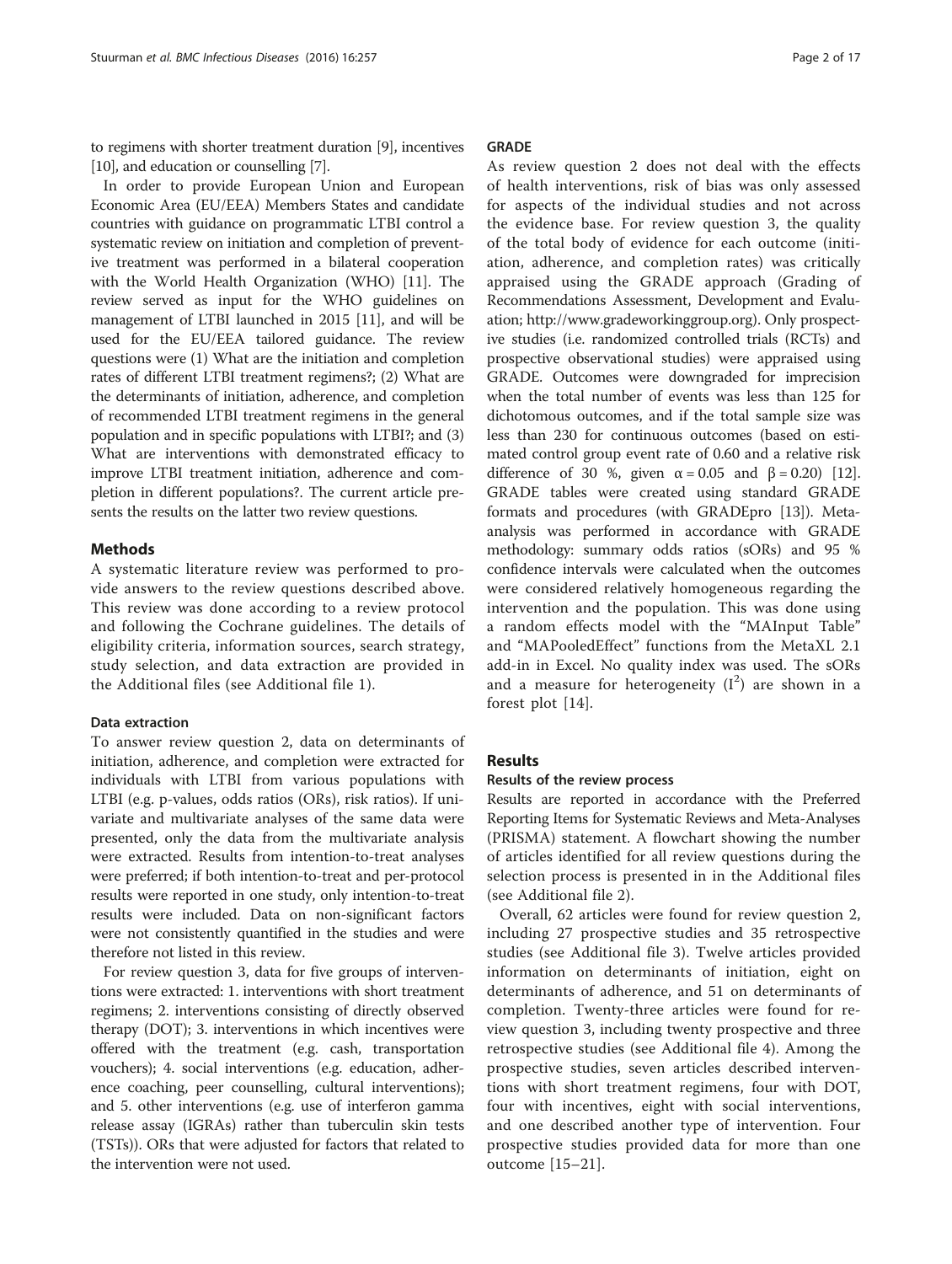# Determinants of LTBI treatment initiation, adherence and completion

Most determinants of LTBI treatment initiation, adherence, and completion are from studies in the general population, i.e. primarily unselected patients with LTBI at clinics (Table [1\)](#page-3-0). The most frequently reported determinant associated with LTBI treatment uptake in the general population was age, though the direction of the effect was inconsistent. Most determinants related to LTBI treatment completion.

With regards to LTBI treatment initiation, two studies found healthcare workers (vs. non healthcare workers) to be less likely to initiate treatment [\[22, 23](#page-15-0)] (no study found a positive association); three studies found case contacts (vs. no case contacts) [\[22](#page-15-0)–[24](#page-15-0)], and two studies found immigrants or refugees (vs. born in country of study) [\[25, 26](#page-15-0)] to be more likely to initiate LTBI treatment (no study found an inverse association). With regards to LTBI treatment completion, five studies found a positive association between completion and immigrant or refugee status (vs. born in country of study) [\[27](#page-15-0)–[31](#page-15-0)], whereas two studies found an inverse association [\[32, 33](#page-15-0)]. Two studies each found that currently homeless individuals [[30](#page-15-0), [32](#page-15-0)] (vs. not currently homeless) and people who injected drugs (PWID) [\[23, 34](#page-15-0)] (vs. people who do not inject drugs) were less likely to complete treatment (no study found a positive association). Throughout the populations, unfavourable social risk factors were associated with worse completion [[23](#page-15-0), [25, 27, 35](#page-15-0)–[38\]](#page-15-0) (no study found a positive association). Determinants of treatment initiation, adherence or completion within specific source populations with LTBI are presented in the Additional files (see Additional file [3\)](#page-14-0), and showed large analogy with the determinants identified for the general population. Short (vs. long) treatment regimens and treatments with DOT (vs. self-administered therapy (SAT)) were found to be completed more often in the general population with LTBI in six [\[31, 39](#page-15-0)–[43\]](#page-16-0) and three [[31](#page-15-0), [44](#page-16-0), [45](#page-16-0)] studies, respectively, (no study found an inverse association). Adverse events were inversely associated with completion in seven studies [\[30](#page-15-0), [33](#page-15-0), [41](#page-15-0), [46](#page-16-0)–[49\]](#page-16-0) (no study found a positive association). Similar results were found for determinants of completion in individuals from the different populations (see Additional file [3\)](#page-14-0). Females [\[30](#page-15-0), [44\]](#page-16-0) (vs. males) were more likely to complete treatment (no study found men were more likely to complete treatment). Additionally, alcohol use (vs. no alcohol use) was inversely associated with completion in four studies [\[29, 30, 32,](#page-15-0) [49](#page-16-0)] (no study found a positive association).

# Interventions to improve LTBI treatment initiation, adherence and completion

Twenty prospective studies on interventions to improve LTBI treatment initiation, adherence, and/or completion provided evidence for the following questions (Tables [2,](#page-6-0) [3](#page-7-0), [4,](#page-8-0) [5](#page-9-0), [6\)](#page-11-0):

# Does short LTBI treatment result in higher initiation, adherence, or completion rates than long LTBI treatment in individuals eligible for LTBI treatment (Table [2](#page-6-0))?

Case contacts showed better adherence when receiving short treatment (2 studies; sOR = 1.5; 95 % CI 1.0-2.3; low heterogeneity, moderate quality of evidence) [[21](#page-15-0), [50](#page-16-0)] (Fig. [1](#page-12-0)). One of these studies also provided completion rates but found no association with shorter treatment duration (OR =  $0.8$ ; 95 % CI 0.5–1.3; moderate quality of evidence) [[21\]](#page-15-0). All other studies found higher completion rates in the short treatment group: in immigrants with LTBI (1 study; OR = 2.5; 95 % CI 1.7–3.6; moderate quality of evidence) [[38\]](#page-15-0), in the general population with LTBI (2 studies; sOR = 1.9; 95 % CI 1.1–3.5; large heterogeneity, moderate quality of evidence) [\[51](#page-16-0)–[53\]](#page-16-0) (Fig. [2](#page-12-0)), and in case contacts  $(1 \text{ study}; \text{OR} = 2.1; 95 \text{ % CI } 1.9-2.3;$ low quality of evidence) [\[20\]](#page-15-0). The latter result is confounded, however, by the use of DOT in the short treatment group and SAT in the long treatment group.

# Does DOT result in higher initiation, adherence, or completion rates than SAT in individuals eligible for LTBI treatment (Table [3\)](#page-7-0)?

In undocumented migrants, significantly lower completion rates were found among those receiving twice weekly clinic-based DOT compared to daily SAT (OR = 0.1; 95 % CI 0.0–0.3; low quality of evidence) [\[54\]](#page-16-0) or twice weekly SAT (OR = 0.2; 95 % CI 0.1–0.6). In one other study, in PWID, no effect of DOT administered by an outreach nurse on completion rates of LTBI treatment was found  $(OR = 1.1; 95 % CI 0.5–2.1; moderate quality of evidence).$ However, when looking at the proportion of people who took all doses, the DOT group performed significantly better (OR = 31.5; 95 % CI 14.1–70.6) [[17](#page-15-0)].

Two more studies compared DOT to SAT, but were confounded: among case contacts with LTBI a shorter treatment regimen was given in the DOT than in the SAT group [[20](#page-15-0)], and among PWID with LTBI the DOT group received methadone treatment whereas the SAT group did not [\[16\]](#page-15-0). Higher completion rates were found in the DOT group among both case contacts ( $OR = 2.1$ ; 95 % CI 1.9– 2.3; low quality of evidence) and PWID (OR = 14.5; 95 % CI 5.1–42; very low quality of evidence).

# Does treatment supported by (monetary) incentives result in higher initiation, adherence, or completion rates than treatment not supported by incentives in individuals eligible for LTBI treatment (Table [4](#page-8-0))?

Two studies in PWID with LTBI found higher completion rates for LTBI treatment among those who received either a monetary incentive (adjusted OR [aOR] = 32.0;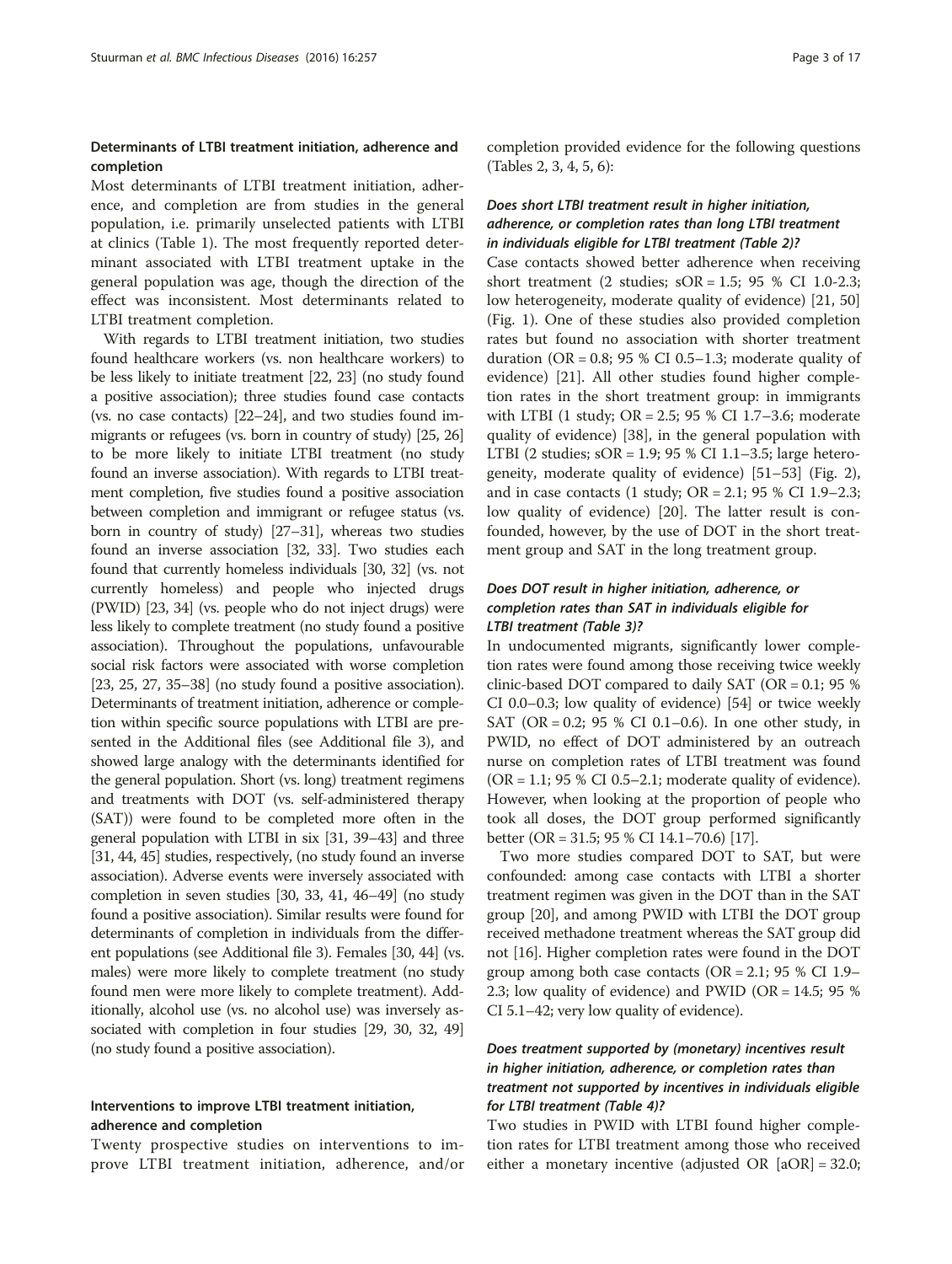<span id="page-3-0"></span>

|            | Table 1 Overview of determinants of LTBI treatment initiation, adherence and completion in the general population diagnosed |  |  |  |  |  |
|------------|-----------------------------------------------------------------------------------------------------------------------------|--|--|--|--|--|
| with I TBI |                                                                                                                             |  |  |  |  |  |

| Determinant                      | Specification determinant (vs. reference group)                                                      | Number of articles                                 |                                                                   |                     |                |  |  |  |
|----------------------------------|------------------------------------------------------------------------------------------------------|----------------------------------------------------|-------------------------------------------------------------------|---------------------|----------------|--|--|--|
|                                  |                                                                                                      | Positive association                               |                                                                   | Inverse association |                |  |  |  |
|                                  |                                                                                                      | P                                                  | R                                                                 | $\mathsf{P}$        | R              |  |  |  |
|                                  | Determinants of LTBI treatment initiation                                                            |                                                    |                                                                   |                     |                |  |  |  |
| Age                              | Older age (vs. younger age)                                                                          |                                                    | 1[49]                                                             |                     | 2[22, 26]      |  |  |  |
| Gender                           | Men (vs. women)                                                                                      |                                                    | 1[26]                                                             |                     | 1[49]          |  |  |  |
| Sub-population<br>within general | Refugee/immigrants (vs. born in country<br>of study)                                                 | 1[25]                                              | 1[26]                                                             |                     |                |  |  |  |
| population with<br><b>LTBI</b>   | Immigrants born in WHO category 3 or<br>5 country (vs. category 1 country) <sup>A</sup>              | 1[25]                                              |                                                                   |                     |                |  |  |  |
|                                  | HCW (vs. no HCW)                                                                                     |                                                    |                                                                   |                     | $2$ $[22, 23]$ |  |  |  |
|                                  | Case contact (vs. no case contact)                                                                   | 1[24]                                              | 2 [22, 23]                                                        |                     |                |  |  |  |
| Education                        | Lower education level (vs. n.r.)                                                                     | 1[24]                                              |                                                                   |                     |                |  |  |  |
| Behaviour                        | Alcohol use reported at baseline (vs. no<br>alcohol use reported)                                    |                                                    |                                                                   |                     | 1[49]          |  |  |  |
| Other                            | Continuity of primary care by consulting a<br>regular physician (vs. n.r.)                           | 1 [24]                                             |                                                                   |                     |                |  |  |  |
|                                  | Pregnant (vs. not pregnant)                                                                          |                                                    |                                                                   |                     | 1[47]          |  |  |  |
|                                  | Prior incarceration (vs. n.r.)                                                                       | 1[24]                                              |                                                                   |                     |                |  |  |  |
|                                  | Fear of getting sick with TB without medicine<br>(vs. no fear of getting sick)                       | 1[24]                                              |                                                                   |                     |                |  |  |  |
|                                  | Previous BCG vaccination (vs. n.r.)                                                                  |                                                    |                                                                   |                     | 1[22]          |  |  |  |
|                                  | Abnormal CXR findings consistent with<br>previous TB (vs. n.r.)                                      |                                                    | 1[22]                                                             |                     |                |  |  |  |
|                                  | A non-employment reason for screening (vs. n.r.)                                                     | 1[24]                                              |                                                                   |                     |                |  |  |  |
|                                  | Determinants of LTBI treatment adherence                                                             |                                                    |                                                                   |                     |                |  |  |  |
| Age                              | Older age (vs. younger age)                                                                          |                                                    |                                                                   | 1[75]               |                |  |  |  |
| Ethnicity                        | Bicultural <sup>D</sup> (vs. Hispanic or non-Hispanic)                                               | 1 [75]                                             |                                                                   |                     |                |  |  |  |
| Education                        | Higher grades in school (vs. lower grades)                                                           | 1[75]                                              |                                                                   |                     |                |  |  |  |
| Behaviour                        | Risk behaviours (vs. n.r.) <sup>E</sup>                                                              |                                                    |                                                                   | 2[75, 76]           |                |  |  |  |
| Adverse events                   | Some somatic complaints (vs. n.r.)                                                                   |                                                    |                                                                   | 1[76]               |                |  |  |  |
|                                  | Determinants of LTBI treatment completion                                                            |                                                    |                                                                   |                     |                |  |  |  |
| Age                              | Older (vs. younger)                                                                                  | 3 [43, 58] <sup>B, C</sup>                         | 4 [29, 31, 42, 44] <sup>G</sup> 3 [25, 77, 78] 6 [23, 28, 30, 41, |                     | 46, 79]        |  |  |  |
| Gender                           | Male (vs. female)                                                                                    |                                                    |                                                                   |                     | 2 [30, 44]     |  |  |  |
| Ethnicity                        | Hispanic/Latino ethnicity (vs. Asian ethnicity)                                                      |                                                    |                                                                   | 1 [78]              |                |  |  |  |
|                                  | White Hispanic (vs. black, non-Hispanic)                                                             |                                                    | 1 [30, 34, 46]                                                    |                     |                |  |  |  |
|                                  | Country of birth (i.e. Haiti, Dominican Republic,<br>China with HK or Vietnam) (vs. other countries) | Varying results<br>found between<br>countries [80] |                                                                   |                     |                |  |  |  |
|                                  | Asian/Pacific Islander (vs. white)                                                                   |                                                    | 2 [42, 44]                                                        |                     |                |  |  |  |
|                                  | Region of origin (i.e. Latin America and Caribbean<br>or Asia and other) (vs. USA, Canada, Europe)   |                                                    | 1[41]                                                             |                     |                |  |  |  |
|                                  | Black race (vs. n.r.)                                                                                |                                                    |                                                                   |                     | $1 [29]^{G}$   |  |  |  |
|                                  | Ethnicity (i.e. Asian, Non-Hispanic black or<br>Hispanic (vs. non-Hispanic white)                    |                                                    | 1[31]                                                             |                     |                |  |  |  |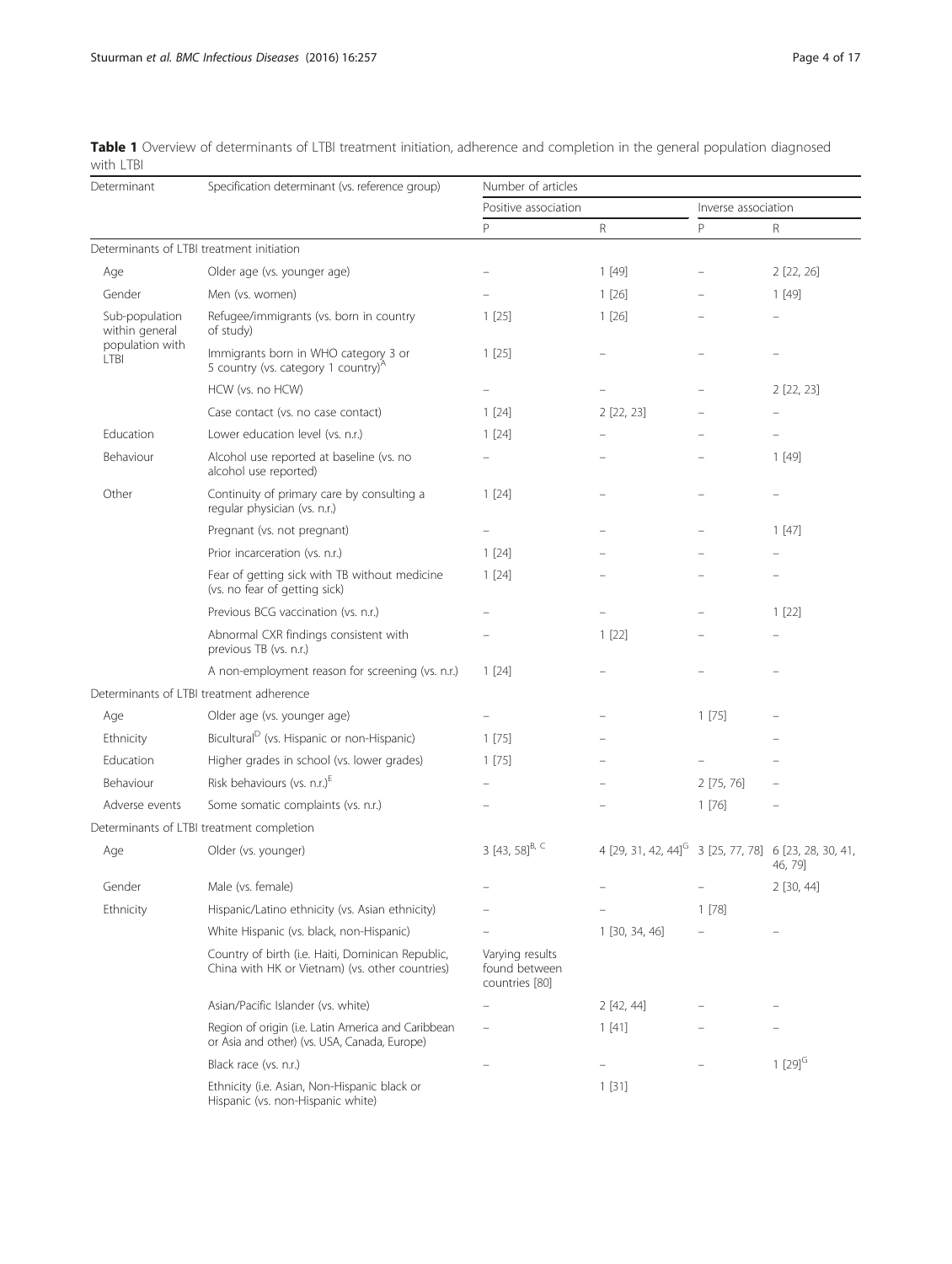| Sub-population<br>within source | HCW (vs. no HCW)                                                                                                                            |                                                             |                            |       | 1[23]                           |
|---------------------------------|---------------------------------------------------------------------------------------------------------------------------------------------|-------------------------------------------------------------|----------------------------|-------|---------------------------------|
| population                      | Case contact (vs. no case contact)                                                                                                          |                                                             | 1[31]                      |       | $1[29]^{F}$                     |
|                                 | Currently homeless (vs. not currently homeless)                                                                                             |                                                             |                            |       | 2 [30, 32]                      |
|                                 | PWID (vs. no PWID)                                                                                                                          |                                                             |                            |       | 2 [23, 34]                      |
|                                 | Refugees/immigrants (vs. born in country of study)                                                                                          | 1[27]                                                       | 4 $[28 - 31]$ <sup>G</sup> |       | 2 [32] [33]                     |
|                                 | Indication for LTBI treatment immunosuppression<br>(vs. case contact)                                                                       | 1 $[43]^{C}$                                                |                            |       |                                 |
| Health                          | History of hepatitis A, B or C (vs. no history of<br>liver disease)                                                                         | 1[77]                                                       |                            |       |                                 |
|                                 | Other medications reported at baseline<br>(vs. none reported)                                                                               |                                                             |                            |       | $1[29]$ <sup>+</sup>            |
|                                 | Use of concomitant medications by women<br>(vs. no use of concomitant medication)                                                           |                                                             |                            |       | 1[49]                           |
| Behaviour                       | (Excess) alcohol use (vs. no alcohol use)                                                                                                   |                                                             |                            |       | 4 [29, 30, 32, 49] <sup>†</sup> |
|                                 | Smoking (vs. non-smoking)                                                                                                                   | 1 $[43]^{C}$                                                |                            |       |                                 |
| Treatment                       | Treatment without H (vs. treatment with H)                                                                                                  | $1[43]^{C}$                                                 | 5 [31, 39-42]              |       |                                 |
|                                 | 9-months H (vs. other regimens)                                                                                                             |                                                             |                            |       | 1[23]                           |
|                                 | Regimen choice offered (vs. no regimen<br>choice offered)                                                                                   |                                                             | 1[79]                      |       |                                 |
|                                 | Twice weekly RZ (vs. daily RZ)                                                                                                              |                                                             | 1[81]                      |       |                                 |
|                                 | DOT (vs. SAT)                                                                                                                               |                                                             | 3 [31, 44, 45]             |       |                                 |
| Adverse events                  | Adverse events (vs. no adverse events)                                                                                                      |                                                             |                            |       | 7 [30, 33, 41,<br>$46 - 49$ ]   |
|                                 | Adverse events (i.e. grade 1 or 2 hepatotoxicity,<br>grade 3 or 4 hepatotoxicity or adverse events<br>other than hepatotoxicity) (vs. n.r.) | Conflicting results<br>found between<br>adverse events [51] |                            |       |                                 |
| Other                           | Not having been incarcerated within 6 months<br>of diagnosis (vs. n.r.)                                                                     | 1[25]                                                       |                            |       |                                 |
|                                 | Referral reason (i.e. correctional/rehabilitation or<br>postpartum women) (vs. TST positive from screening)                                 |                                                             |                            |       | 1[28]                           |
|                                 | Risk group (i.e. contact, medical risk <sup>H</sup> , population<br>risk <sup>1</sup> ) (vs. low risk <sup>1</sup> )                        |                                                             | 1[31]                      |       |                                 |
|                                 | Cause of screening/referral (i.e. asylum seekers<br>or contacts) (vs. anti-TNF-a candidates)                                                |                                                             |                            |       | 1[82]                           |
|                                 | Fear for venepuncture (vs. n.r.)                                                                                                            |                                                             |                            | 1[83] |                                 |
|                                 | Low TB risk perception (vs. n.r.)                                                                                                           |                                                             |                            | 1[83] |                                 |
|                                 | Plan to tell friends or family about LTBI<br>diagnosis (vs. n.r.)                                                                           | 1[24]                                                       |                            |       |                                 |
|                                 | Home situation (i.e. child living with no or one<br>natural parent) (vs. living with both natural parents)                                  |                                                             |                            | 1[27] |                                 |
|                                 | Spanish language (vs. non-Spanish language)                                                                                                 |                                                             | 1[60]                      |       |                                 |
|                                 | Resident in a congregate setting (vs. never<br>or unknown)                                                                                  |                                                             |                            |       | 1[23]                           |
|                                 | Missed appointment call or letter (vs. no missed<br>appointment call)                                                                       |                                                             |                            |       | 1[60]                           |
|                                 | No medical insurance (vs. medical insurance)                                                                                                |                                                             |                            |       | 1 [47]                          |
|                                 | Clinic attendance before treatment (vs. clinic<br>non-attendance before treatment)                                                          |                                                             | 1[79]                      |       |                                 |

Table 1 Overview of determinants of LTBI treatment initiation, adherence and completion in the general population diagnosed with LTBI (Continued)<br>
————————————————————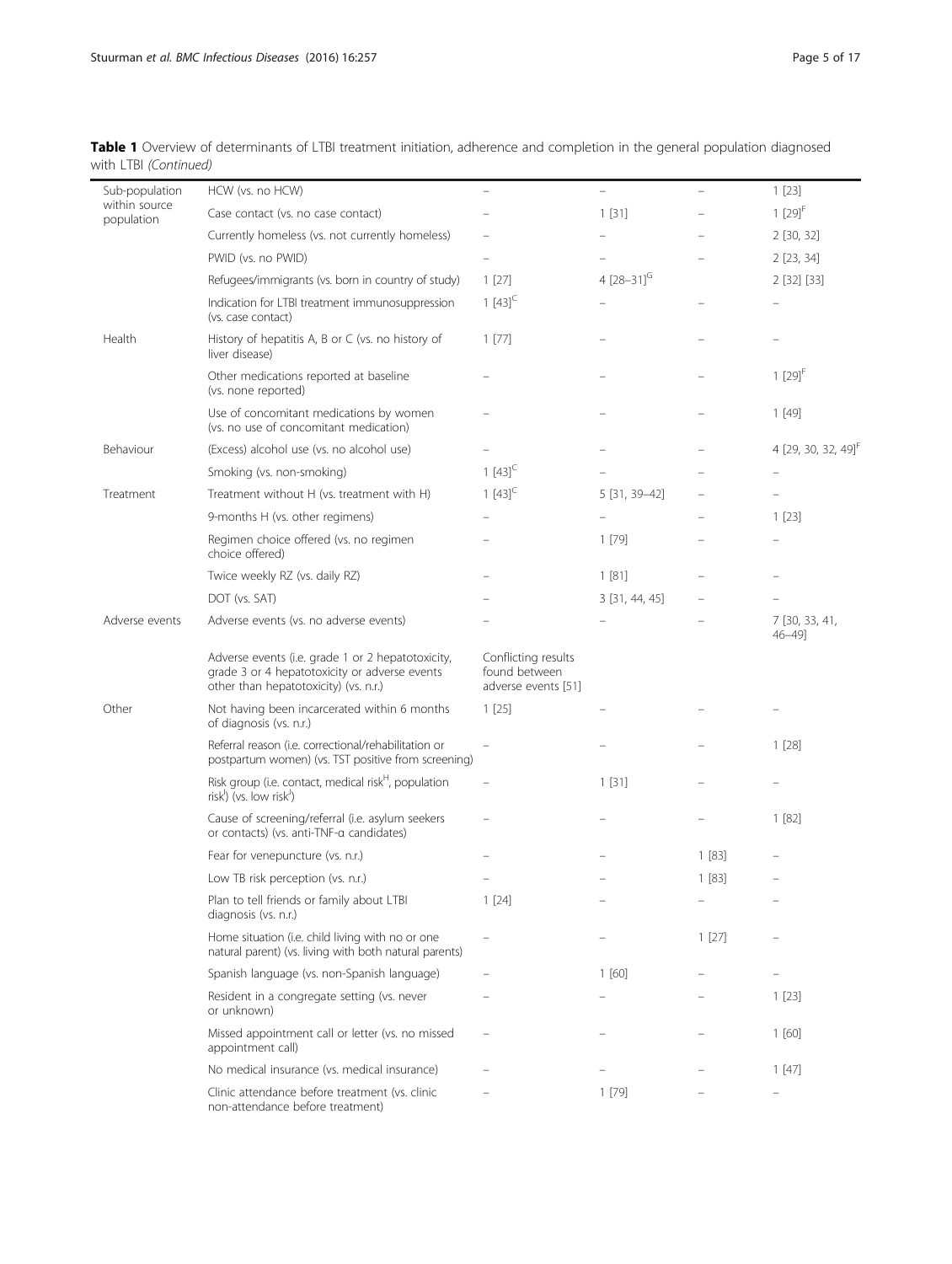Table 1 Overview of determinants of LTBI treatment initiation, adherence and completion in the general population diagnosed with LTBI (Continued)

| Presumed non-recent TB infection (vs. presumed<br>recent TB infection) | $\equiv$                 | $-$ | $\overline{\phantom{0}}$ | [34]   |
|------------------------------------------------------------------------|--------------------------|-----|--------------------------|--------|
| Public health nurse referral (vs. no public health<br>nurse referral)  | $\overline{\phantom{m}}$ |     | $\qquad \qquad =$        | l [60] |

BCG Bacillus Calmette-Guérin; CXR chest radiograph; DOT directly observed therapy; H isoniazid; HCW healthcare worker; HK Hong Kong; i.e. id est; LTBI latent tuberculosis infection; n.r. not reported; PWID people who inject drug; RZ rifampicin and pyrazinamide; SAT self-administered therapy; TB tuberculosis; TNF tumor necrosis factor; TST tuberculin skin test; USA United States of America; WHO World Health Organisation

WHO defined 5 categories of TB prevalence based on 1st (least prevalent) to 5th (most prevalent). <sup>B</sup>Data analysed in individuals that underwent three QFT-GIT. <sup>C</sup>Data analysed in individuals who underwent at least one serial QFT-GIT. <sup>D</sup>Bicultural is defined by questions separated into the domains Hispanic and non-Hispanic, considering language use, linguistic proficiency and electronic media use. Individuals scoring high in both domains are considered bicultural. <sup>E</sup> Risk behaviours: ever used alcohol, cigarettes, marijuana, been expelled or suspended from school, or been in a physical fight. <sup>F</sup>Data analysed in Hispanic subjects for one study. <sup>G</sup>Data analysed in non-Hispanic subjects for one study <sup>H</sup>Persons with medical risk factors such as having a TST conversion within two years of a negative TST, HIV infection, untreated or partially treated prior TB, suspected TB with an abnormal chest radiograph, being younger than five years of age with a positive TST, or having a clinical condition associated with an increased risk of TB disease. <sup>I</sup>persons with population risk factors such as: recent immigrants to the USA (5 years) from countries with high TB prevalence, homeless persons, residents and employees of congregate settings such as prisons and jails, and healthcare facilities. <sup>J</sup>persons with low risk for developing TB disease (no case contact, no medical risk, no population risk factors)

95 % CI 7.1–145; moderate quality of evidence) [[55](#page-16-0)] or methadone treatment (OR = 14.5; 95 % CI 5.0–42; very low quality of evidence) [\[16\]](#page-15-0) compared to those who received no incentive. The results from the methadone treatment study were confounded, however, by the use of DOT in the methadone treatment group and SAT in the control group. The provision of food or transportation vouchers to released inmates with LTBI if they attended a TB clinic upon release ( $OR = 1.1$ ; 95 % CI 0.5–2.4; moderate quality of evidence) [[15](#page-15-0)] did not lead to better completion rates. In another study, no difference was found between the provision of cash-incentives versus non-cashincentives to homeless individuals with LTBI ( $OR = 1.7$ ; 95 % CI 0.7–4.3; low quality of evidence) [\[56\]](#page-16-0).

# Do social interventions result in higher initiation, adherence, or completion rates than standard care in individuals eligible for LTBI treatment (Table [5](#page-9-0))?

Adherence coaching among the general population with LTBI at clinics (low quality of evidence) and a cultural intervention among immigrants (very low quality of evidence) resulted in better adherence [\[19](#page-15-0), [57](#page-16-0)]. Social interventions were found to improve completion rates of LTBI treatment compared to the standard care group in all but one study, which provided peer-support among PWID with LTBI (OR = 1.0; 95 % CI 0.7–1.5; high quality of evidence) and found no effect on completion [\[17](#page-15-0)]. Counselling and contingency contracting, adherence coaching and self-esteem counselling, and peer-based interventions in the general population showed better completion rates ( $sOR = 1.4$ ; 95 % CI 1.1–19; low heterogeneity, high quality of evidence) [[19, 27,](#page-15-0) [58](#page-16-0)] (Fig. [3](#page-13-0)).

Education among inmates (OR = 2.2; 95 % CI 1.0–4.7; moderate quality of evidence) [[15](#page-15-0)], nurse case management among homeless individuals (aOR = 3.0; 95 % CI 2.2–4.2; high quality of evidence) [\[35\]](#page-15-0), and case management with attention for the cultural background of each individual among immigrants  $(aOR = 7.8; 95 % CI 5.7-10.7; low$  quality of evidence) [[18\]](#page-15-0) improved completion. The latter study also found that this intervention led to higher initiation rates  $(OR = 2.7; 95 % CI 1.9-3.8; low quality of$ evidence).

# Do interventions other than short treatment, directly observed therapy, incentives or social interventions result in higher initiation, adherence, or completion rates than standard care in individuals eligible for LTBI treatment (Table [6\)](#page-11-0)?

One study showed that the use of IGRAs rather than TSTs for diagnosis of LTBI improved the initiation rate of LTBI treatment in healthcare workers with LTBI (OR = 8.8; 95 % CI 3.1–23; very low quality of evidence) [\[59\]](#page-16-0).

Three retrospective studies performed in the general population with LTBI showed significantly higher completion rates in the groups that received DOT, behaviour modification techniques in combination with incentives, or home to clinic follow-up, respectively [[28,](#page-15-0) [44, 60\]](#page-16-0) (see Additional file [4](#page-14-0)).

#### **Discussion**

To the best of our knowledge, this is the first review to systematically and comprehensively summarise data on any determinant of, and intervention to improve, LTBI treatment initiation, adherence and completion in all types of populations.

#### **Determinants**

The most frequently found determinants of treatment completion in our review were patient-related (i.e. type of population with LTBI, demographic factors, drug/alcohol abuse), therapy-related (e.g. short therapy regimens, DOT, occurrence of adverse events), and socioeconomic (e.g. unemployment, lack of social support). Unfavourable socio-economic factors were consistently associated with poor completion of LTBI therapy. These results should be interpreted with care, since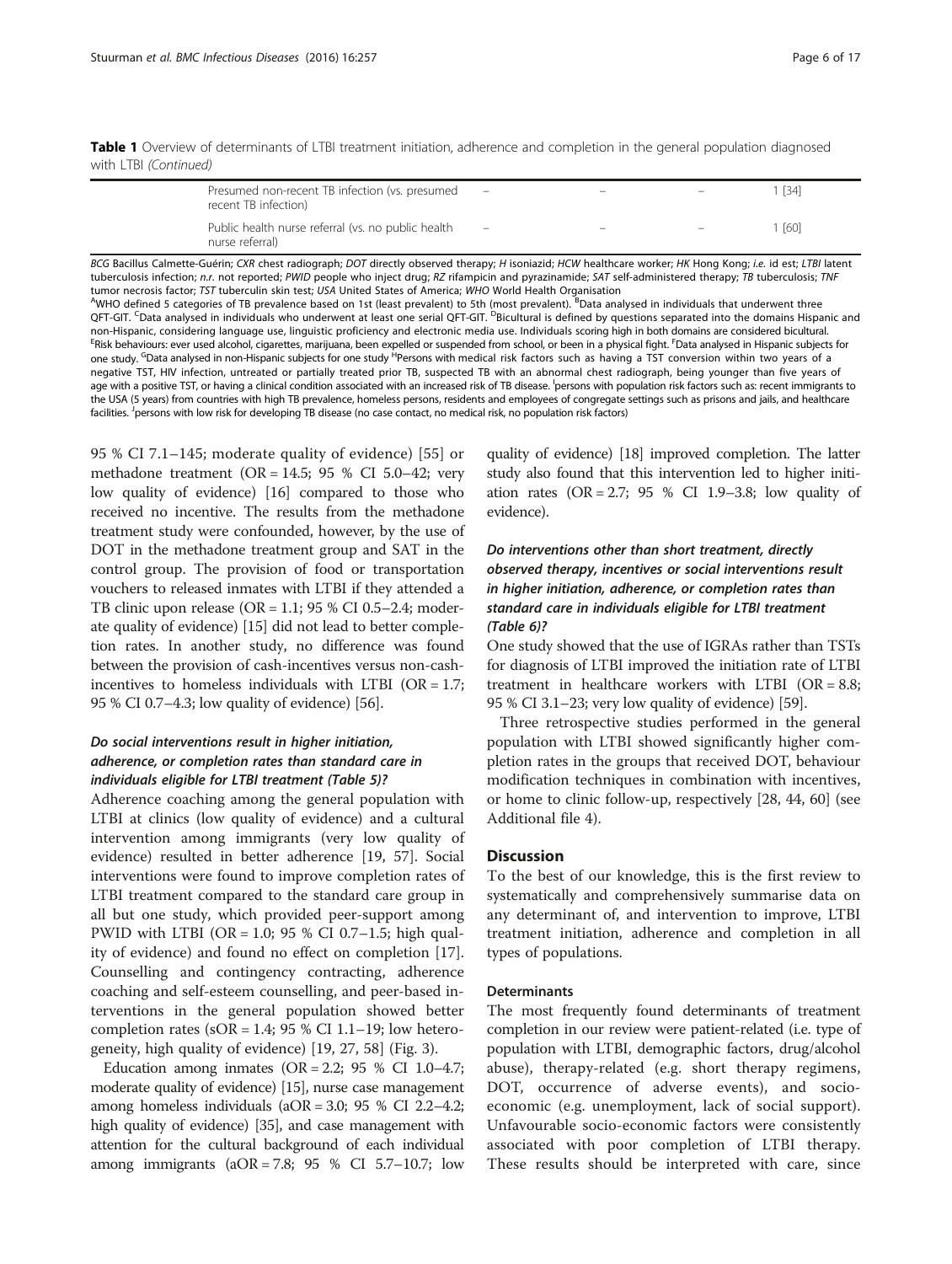Stuurman

Infectious

Diseases

|                                       |                            | Population<br>Intervention         | Quality assessment                    |             |             |                              |                                                             | $n/N = %$<br>Effect                                                                          |                           |                                                        | Quality                                        | Importance |
|---------------------------------------|----------------------------|------------------------------------|---------------------------------------|-------------|-------------|------------------------------|-------------------------------------------------------------|----------------------------------------------------------------------------------------------|---------------------------|--------------------------------------------------------|------------------------------------------------|------------|
| No of studies<br>(No of participants) | Design                     |                                    | Risk of bias                          |             |             |                              | Inconsistency Indirectness Imprecision Other considerations | Short LTBI<br>treatment                                                                      | OR (95 % CI) <sup>b</sup> | Absolute<br>(per 1000                                  |                                                |            |
|                                       |                            |                                    |                                       |             |             |                              |                                                             | Long LTBI<br>treatment                                                                       |                           | $(95 % CI))^c$                                         |                                                |            |
| Initiation                            |                            |                                    |                                       |             |             |                              |                                                             |                                                                                              |                           |                                                        |                                                |            |
| 0(0)                                  | No evidence -<br>available |                                    |                                       |             |             |                              |                                                             |                                                                                              |                           |                                                        |                                                | Critical   |
| Adherence                             |                            |                                    |                                       |             |             |                              |                                                             |                                                                                              |                           |                                                        |                                                |            |
| 2 (822) [21, 50]                      | <b>RCT</b>                 | Case contacts                      | Serious <sup>d</sup>                  | Not serious |             | Not serious Not serious None |                                                             | $344/391 = 88%$<br>(range: 82-92 %)                                                          | $1.5(1.0-2.3)$            | $55(4-92)$                                             | $\oplus$ $\oplus$ $\oplus$ $\odot$<br>Moderate | Critical   |
|                                       |                            | 3HR or 2RZ vs.<br>6H or 9H         |                                       |             |             |                              |                                                             | $353/431 = 82%$<br>(range:7-86 %)                                                            |                           |                                                        |                                                |            |
| Completion                            |                            |                                    |                                       |             |             |                              |                                                             |                                                                                              |                           |                                                        |                                                |            |
| 1(352)[21]                            | <b>RCT</b>                 | Case contacts                      | Serious <sup>e</sup>                  | Not serious | Not serious | Not serious None             |                                                             | $106/153 = 69%$                                                                              | $0.8(0.5-1.3)$            | $-46 (-156-49)$                                        | $\oplus \oplus \oplus \odot$                   | Critical   |
|                                       |                            | 2RZ vs. 6H                         |                                       |             |             |                              |                                                             | $145/199 = 73%$                                                                              |                           |                                                        | Moderate                                       |            |
| 1 (7731) [20]                         | <b>RCT</b>                 | Case contacts                      | Very serious <sup>†</sup> Not serious |             |             | Not serious Not serious None |                                                             | $3273/3986 = 82 \%$ 2.1 (1.9-2.3)                                                            |                           | 134 (119-146)                                          | $\oplus$ $\oplus$ $\odot$                      | Critical   |
|                                       |                            | $3H + RPT + DOT$<br>$vs. 9H + SAT$ |                                       |             |             |                              |                                                             | $2585/3745 = 69%$                                                                            |                           |                                                        | Low                                            |            |
| 1 (590) [38]                          | <b>RCT</b>                 | Immigrants                         | Serious <sup>9</sup>                  | Not serious | Not serious | Not serious None             |                                                             | $213/296 = 72%$                                                                              | $2.5(1.7-3.6)$            | 206 (125-273)                                          | $\oplus$ $\oplus$ $\oplus$ $\odot$             | Critical   |
|                                       |                            | 3HR vs. 6H                         |                                       |             |             |                              |                                                             | $154/294 = 52%$                                                                              |                           |                                                        | Moderate                                       |            |
| $3(1552) [51-53]$                     | <b>RCT</b>                 | General<br>population              | Serious <sup>h</sup>                  | Not serious |             | Not serious Not serious None |                                                             | $568/785 = 72%$<br>$1.9(1.1-3.5)$<br>(range: 61-91 %)<br>$459/767 = 60%$<br>(range: 57-76 %) |                           | 141 (23-241)<br>$\oplus$ $\oplus$ $\oplus$<br>Moderate |                                                | Critical   |
|                                       |                            | 2RZ or 4R vs.<br>6H or 9H          |                                       |             |             |                              |                                                             |                                                                                              |                           |                                                        |                                                |            |

<span id="page-6-0"></span>Table 2 Grading of the body of evidence for effectiveness of short versus long LTBI treatment. Question: Does short LTBI treatment result in higher initiation, adherence, or completion rates than long LTBI treatment in individuals eligible for LTBI treatment?

Bibliography: Spyridis et al. 2007 [[50\]](#page-16-0); Tortajada et al. 2005 [[21\]](#page-15-0); Sterling et al. 2011 [\[20\]](#page-15-0); Jimenez-Fuentes et al. 2013 [[38](#page-15-0)]; Menzies et al. 2008 [\[53](#page-16-0)]; Menzies et al. 2004 [[52\]](#page-16-0); Jasmer et al. 2002 [\[51](#page-16-0)] n/N No of individuals with LTBI who initiated, or adhered to or completed treatment/total number of subjects; CI confidence interval; DOT directly observed therapy; 3H, 6H, 9H 3, 6 or 9 months isoniazid; 3HR 3 months isoniazid + rifampicin; OR odds ratio; 4R four months rifampin; RCT randomised controlled trial; RPT rifapentine; 2RZ 2 months rifampicin + pyrazinamide; SAT self-administered therapy

 $\textsuperscript{a}$  If >1 articles, weighed pooled point estimates and 95 % CI were calculated

<sup>b</sup>If >1 articles, weighed pooled estimates and 95 % CI were calculated using a random effects model (without quality index)

<sup>c</sup>Calculated via GradePro

<sup>d</sup>Spyridis et al. 2007 [\[50](#page-16-0)]: no blinding. Tortajada et al. 2005 [[21\]](#page-15-0): no blinding; use of unvalidated patient-reported outcomes (pill count and calendar annotations); early termination (due to higher toxicity in 2RZ arm, unplanned interim analysis); dissimilarities between treatment arms (more foreign-born in 2RZ); unequal number of patients in the two groups

"Tortajada et al. 2005 [\[21](#page-15-0)]: no blinding; use of unvalidated patient-reported outcomes (pill count and calendar annotations); early termination (due to higher toxicity in 2RZ arm, unplanned interim analysis); dissimilariti in treatment groups (more foreign-born in 2RZ); unequal number of patients in the two groups

<sup>f</sup>Sterling et al. 2011 [\[20](#page-15-0)]: unclear allocation concealment; no blinding; use of unvalidated patient-reported outcomes (pill count and self-report); dissimilarities between treatment arms (with respect to North American Indians, subjects enrolled in a cluster, homelessness); exposure bias (DOT only in short treatment arm)

<sup>g</sup> limenez-Fuentes et al. 2013 [\[38](#page-15-0)]: unclear allocation concealment; no blinding; dissimilarities between treatment arms (with respect to sex and undocumented migration status)  $h_{\text{Menzies et al. 2008}$  [53]: unclear allocatio

hMenzies et al. 2004 [\[52](#page-16-0)]: unclear allocation concealment; no blinding. Menzies et al. 2008 [[53\]](#page-16-0): unclear allocation concealment; no blinding; early termination (due to lower toxicity in 4R arm, planned interim analysis). Jasmer et al. 2002 [[51\]](#page-16-0): lack of allocation concealment (alternate weeks); inadequate sequence generation (alternate weeks); no blinding; unclear treatment adherence assessment; dissimilarities between treatment arms (born outside United States, age >35 years)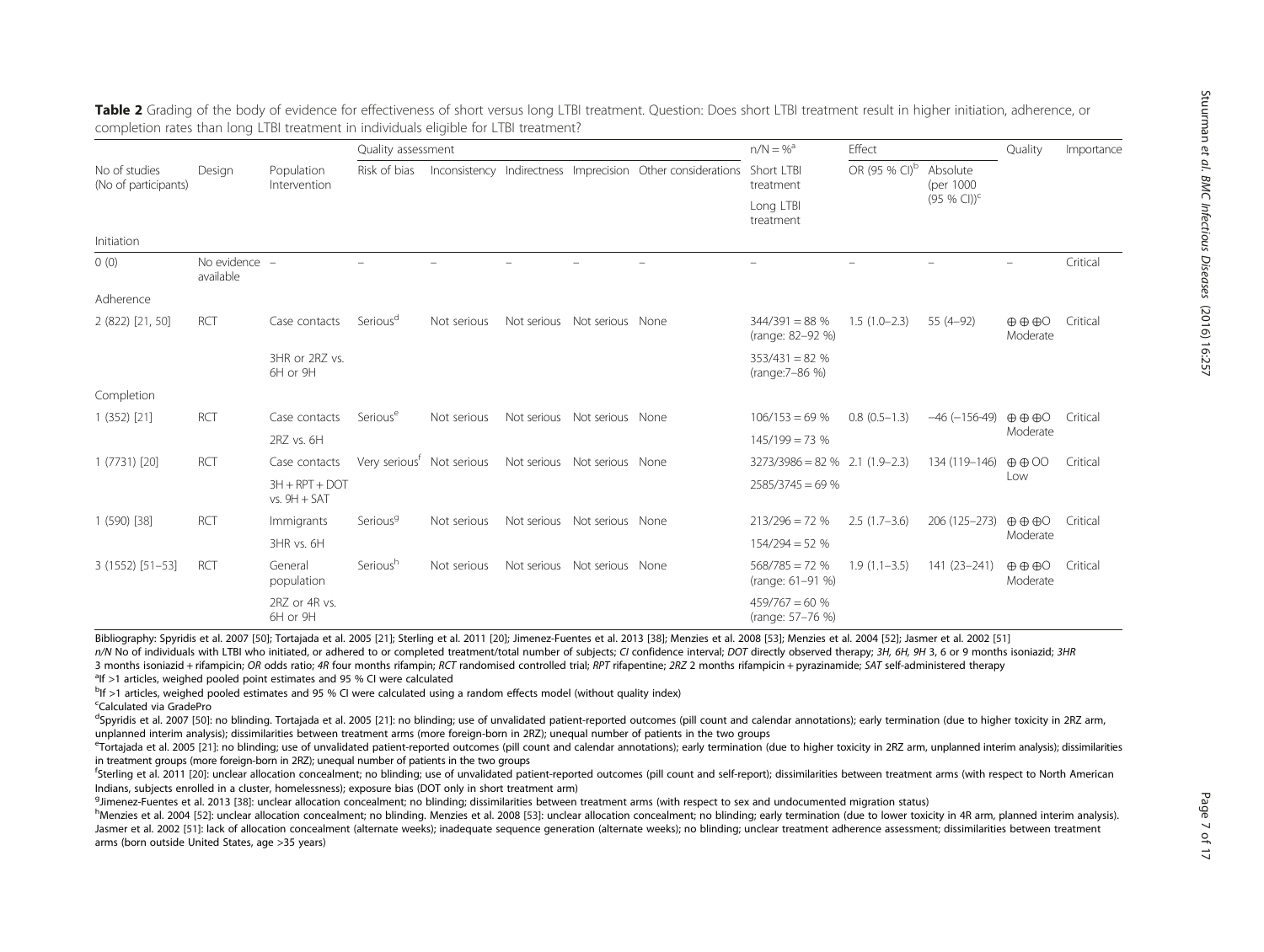|                                       |                            | Population<br>treatment<br>intervention                               | Quality assessment                    |                                        |                                  |                              |                         | $n/N = \%$                        | Effect            |                                               | Quality                    | Importance |
|---------------------------------------|----------------------------|-----------------------------------------------------------------------|---------------------------------------|----------------------------------------|----------------------------------|------------------------------|-------------------------|-----------------------------------|-------------------|-----------------------------------------------|----------------------------|------------|
| No of studies<br>(No of participants) | Design                     |                                                                       | Risk of bias                          | Inconsistency Indirectness Imprecision |                                  |                              | Other<br>considerations | <b>DOT</b><br>SAT                 | OR (95 % CI)      | Absolute <sup>a</sup> (per<br>1000 (95 % CI)) |                            |            |
| Initiation                            |                            |                                                                       |                                       |                                        |                                  |                              |                         |                                   |                   |                                               |                            |            |
| 0(0)                                  | No evidence -<br>available |                                                                       |                                       |                                        |                                  |                              |                         |                                   |                   |                                               |                            | Critical   |
| Adherence                             |                            |                                                                       |                                       |                                        |                                  |                              |                         |                                   |                   |                                               |                            |            |
| 0(0)                                  | No evidence -<br>available |                                                                       |                                       |                                        |                                  |                              |                         |                                   |                   |                                               |                            | Critical   |
| Completion                            |                            |                                                                       |                                       |                                        |                                  |                              |                         |                                   |                   |                                               |                            |            |
| 1 (199) [17]                          | <b>RCT</b>                 | PWID <sup>b</sup> long H                                              | Serious <sup>c</sup>                  | Not serious                            |                                  | Not serious Not serious None |                         | $79/99 = 80%$                     | $1.1(0.5-2.1)$    | $15(-137-98)$                                 | $\oplus$ $\oplus$ $\oplus$ | Critical   |
|                                       | Outreach DOT vs.<br>SAT    |                                                                       |                                       |                                        |                                  |                              | $79/100 = 79%$          |                                   |                   | Moderate                                      |                            |            |
| $1(111)$ [16]                         | <b>RCT</b>                 | PWID <sup>b</sup> long H                                              | Very serious <sup>d</sup> Not serious |                                        | Not serious Serious <sup>e</sup> |                              | None                    | $49/72 = 68%$                     | $14.5(5.0-42)$    | 552 (296-732)                                 | $\bigoplus$ OOO            | Critical   |
|                                       |                            | DOT + Methadone<br>treatment vs. SAT<br>$+$ no incentive <sup>†</sup> |                                       |                                        |                                  |                              |                         | $5/39 = 13%$                      |                   |                                               | Very low                   |            |
| 1 (7731) [20]                         | <b>RCT</b>                 | Case contacts                                                         |                                       | Very serious <sup>g</sup> Not serious  |                                  | Not serious Not serious None |                         | $3273/3986 = 82 \%$ 2.1 (1.9-2.3) |                   | 134 (119–146)                                 | $\oplus$ $\oplus$ OO       | Critical   |
|                                       |                            | $DOT + 3H + RPT$<br>vs. SAT + long H                                  |                                       |                                        |                                  |                              |                         | $2585/3745 = 69%$                 |                   |                                               | Low                        |            |
| $1(135)$ [54]                         | <b>RCT</b>                 | Immigrants long H Serioush                                            |                                       | Not serious                            | Not serious Serious <sup>e</sup> |                              | None                    | $6/82 = 7.3%$                     | $0.1(0.04 - 0.3)$ | $-342 (-239 - 387)$                           | $\oplus$ $\oplus$ $\odot$  | Critical   |
|                                       |                            | Clinic-based DOT<br>vs. SAT daily <sup>c</sup>                        |                                       |                                        |                                  | $22/53 = 41%$                |                         |                                   | Low               |                                               |                            |            |

<span id="page-7-0"></span>Table 3 Grading of the body of evidence for effectiveness of DOT versus SAT. Question: Does DOT result in higher initiation, adherence, or completion rates than SAT in individuals eligible for LTBI treatment?

Bibliography: Chaisson et al. 2001 [[17](#page-15-0)]; Batki et al. 2002 [[16\]](#page-15-0); Sterling et al. 2011 [\[20\]](#page-15-0); Matteelli et al. 2000 [\[54](#page-16-0)]

n/N No of individuals with LTBI who initiated, or adhered to or completed treatment/total number of subjects; CI confidence interval; DOT directly observed therapy; H, 3H (3 months) isoniazid; OR odds ratio; PWID people who inject drugs; RCT randomized controlled trial; RPT rifapentine; SAT self-administered therapy

Calculated via GradePro

**Both studies with PWID population are presented separately, since one of the studies applies DOT + an incentive as intervention** 

c Chaisson et al. 2001 [[17\]](#page-15-0): unclear allocation concealment; no blinding; use of unvalidated patient-reported outcomes in SAT arm (self-report; urine tests and MEMS in a subset of patients in this study show that self-reported adherence was greatly overestimated, thereby possibly underestimating the effect of DOT)

<sup>d</sup>Batki et al. 2002 [[16\]](#page-15-0): no blinding; use of unvalidated patient-reported outcomes in SAT arm (monthly medication pick-up); dissimilarities between treatment arms (age, Addiction Severity Index psychiatric and Beck depression inventory); exposure bias (incentive in DOT arm)

e total number of events <125

f Approximately half of the intervention group (37/72) also received substance abuse counselling

<sup>9</sup>Sterling et al. 2011 [[20\]](#page-15-0): unclear allocation concealment; no blinding; use of unvalidated patient-reported outcomes in SAT arm (pill count and self-report); dissimilarities between treatment arms (with respect to North American Indians, subjects enrolled in a cluster, homelessness); exposure bias (short treatment in DOT arm)

hMatteelli et al. 2000 [[54\]](#page-16-0): unclear allocation concealment; no blinding; very large loss to follow-up; unclear treatment adherence assessment in SAT arm; unequal numbers in treatment arms; early termination (due to low completion rates in DOT arm). Early termination partially accounts for the low numbers in this study, and as we already downgraded for this (serious imprecision), we decided not to downgrade for it again in the risk of bias

i Most likely DOT, however terminology not very clear in the methods and results sections of the article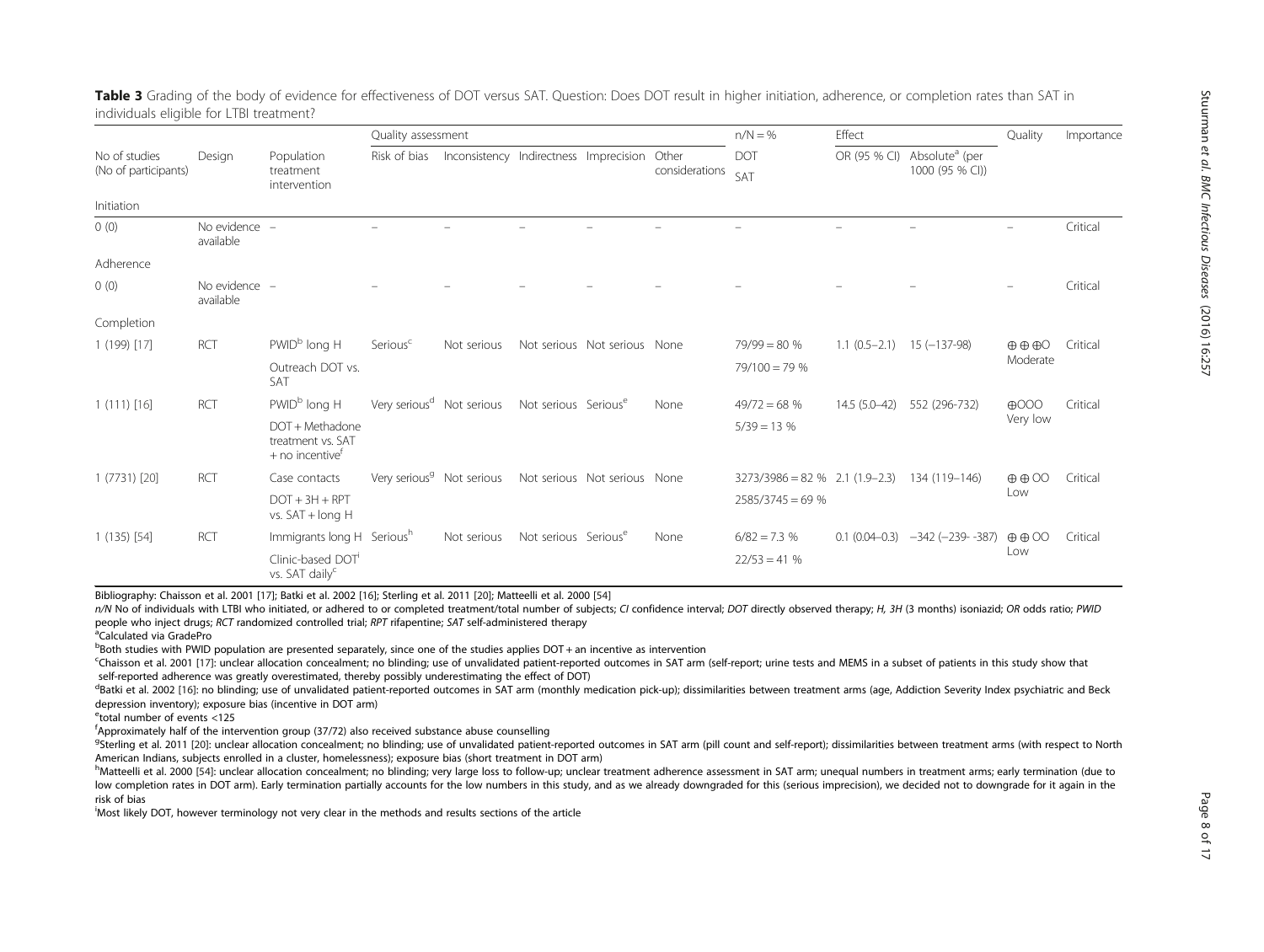|                                       |                            |                                                                                             | Quality assessment                    |             |                                  |                         | $n/N = \%$                          | Effect         |                                                  | Quality                          | Importance |
|---------------------------------------|----------------------------|---------------------------------------------------------------------------------------------|---------------------------------------|-------------|----------------------------------|-------------------------|-------------------------------------|----------------|--------------------------------------------------|----------------------------------|------------|
| No of studies<br>(No of participants) | Design                     | Population - treatment- Risk of bias Inconsistency Indirectness Imprecision<br>intervention |                                       |             |                                  | Other<br>considerations | Incentives<br>No incentives         | OR (95 % CI)   | Absolute <sup>a</sup><br>(per 1000)<br>(95 % CI) |                                  |            |
| Initiation                            |                            |                                                                                             |                                       |             |                                  |                         |                                     |                |                                                  |                                  |            |
| 0(0)                                  | No evidence -<br>available |                                                                                             |                                       |             |                                  |                         |                                     |                |                                                  |                                  | Critical   |
| Adherence                             |                            |                                                                                             |                                       |             |                                  |                         |                                     |                |                                                  |                                  |            |
| 0(0)                                  | No evidence -<br>available |                                                                                             |                                       |             |                                  |                         |                                     |                |                                                  |                                  | Critical   |
| Completion                            |                            |                                                                                             |                                       |             |                                  |                         |                                     |                |                                                  |                                  |            |
| 1(111)[16]                            | <b>RCT</b>                 | $PWID - long Hb$                                                                            | Very serious <sup>c</sup> Not serious |             | Not serious Serious <sup>d</sup> | None                    | $49/72 = 68%$                       | 14.5 (5.0-42)  | 552 (296-732)                                    | $\bigoplus$ OOO                  | Critical   |
|                                       |                            | Methadone treatment<br>+ DOT vs. no incentive<br>$+$ SAT $^{\rm e}$                         |                                       |             |                                  |                         | $5/39 = 13%$                        |                |                                                  | Very low                         |            |
| $1(108)$ [55]                         | <b>RCT</b>                 | $PWID - long Hb$                                                                            | Not serious <sup>t</sup>              | Not serious | Not serious Serious <sup>d</sup> | None                    | $29/53 = 53%$                       |                | $32.0 (7.1 - 145)^9$ 511 (174-809)               | $\oplus \oplus \oplus \odot$     | Critical   |
|                                       |                            | Monetary incentive vs.<br>no incentive                                                      |                                       |             |                                  |                         | $2/55 = 3.6 %$                      |                |                                                  | Moderate                         |            |
| $1(216)$ [15]                         | <b>RCT</b>                 | Inmates $h$ - long H                                                                        | Not serious'                          | Not serious | Not serious Serious <sup>d</sup> | None                    | $14/113 = 12\%$ 1.1 $(0.5-2.4)^{j}$ |                | $7(-58-124)$                                     | $\oplus$ $\oplus$ $\odot$        | Critical   |
|                                       |                            | Non-cash <sup>k</sup> incentive vs.<br>no incentive                                         |                                       |             |                                  |                         | $12/103 = 12%$                      |                |                                                  | Moderate                         |            |
| $1(119)$ [56]                         | <b>RCT</b>                 | Homeless - long H or<br>short HR                                                            | Serious <sup>'</sup>                  | Not serious | Not serious Serious <sup>d</sup> | None                    | $58/68 = 85%$                       | $1.7(0.7-4.3)$ | $80 (-69 - 164)$                                 | $\oplus$ $\oplus$ $\odot$<br>Low | Critical   |
|                                       |                            | Cash vs. non-cash<br>incentive <sup>m</sup>                                                 |                                       |             |                                  |                         | $44/57 = 77%$                       |                |                                                  |                                  |            |

<span id="page-8-0"></span>Table 4 Grading of the body of evidence for the effectiveness of (monetary) incentives. Question: Does treatment supported by (monetary) incentives result in higher initiation, adherence, or completion rates than treatment not supported by incentives in individuals eligible for LTBI treatment?

Bibliography: Tulsky et al. 2004 [[56](#page-16-0)]; Batki et al. 2002 [[16\]](#page-15-0); Malotte et al. 2001 [[55\]](#page-16-0); White et al. 2002 [\[15](#page-15-0)]

n/N: No of individuals with LTBI who initiated, or adhered to or completed treatment/total number of subjects; CI: confidence interval; DOT: directly observed therapy; H: isoniazid; HR: isoniazid and rifampicin; OR: odds ratio; PWID: people who inject drugs; RCT: randomised controlled trial

a Calculated via GradePro

<sup>b</sup>Both studies with PWID population are presented separately, since one of the studies applies incentive + DOT as intervention

<sup>c</sup>Malotte et al. 2001 [\[55](#page-16-0)]: unclear sequence generation; partly blinded  $d_{\text{Rath}}$  at al. 2002 [16]: no blinding: use of unvalidated patient-reported

<sup>d</sup>Batki et al. 2002 [[16\]](#page-15-0): no blinding; use of unvalidated patient-reported outcomes in SAT arm (monthly medication pick-up); dissimilarities between treatment arms (age, Addiction Severity Index psychiatric and Beck depression inventory); exposure bias (DOT in incentive arm)

<sup>e</sup>Approximately half of the intervention group (37/72) also received substance abuse counselling

<sup>f</sup> White et al. 2002 [\[15](#page-15-0)]: partly blinded<br><sup>9</sup>Adjusted OB adjusted for treatment

<sup>9</sup>Adjusted OR, adjusted for: treatment condition, recruitment status, binge drinking

h<sub>l</sub>nmates who started treatment in jail and were released before treatment completion

<sup>i</sup>Tulsky et al. 2004 [[56\]](#page-16-0): partly blinded; dissimilarities between treatment arms (primary housing in last year shelter/street; not found to be an independent predictor of completion in this study)this study presents data for incentive vs. another incentive (rather than vs. no incentive)

<sup>j</sup>Adjusted OR, not reported which factors this OR was adjusted for

k \$25 equivalent in food or transportation vouchers

l Total number of events <125

mPatients with normal chest X-rays prescribed H, while those with evidence of old TB on chest X-ray were prescribed HR. Participants randomly assigned to the cash or non-cash incentive. Non-cash incentives consisted of a choice of \$5 equivalent in fast-food or grocery store coupons, phone cards or bus tokens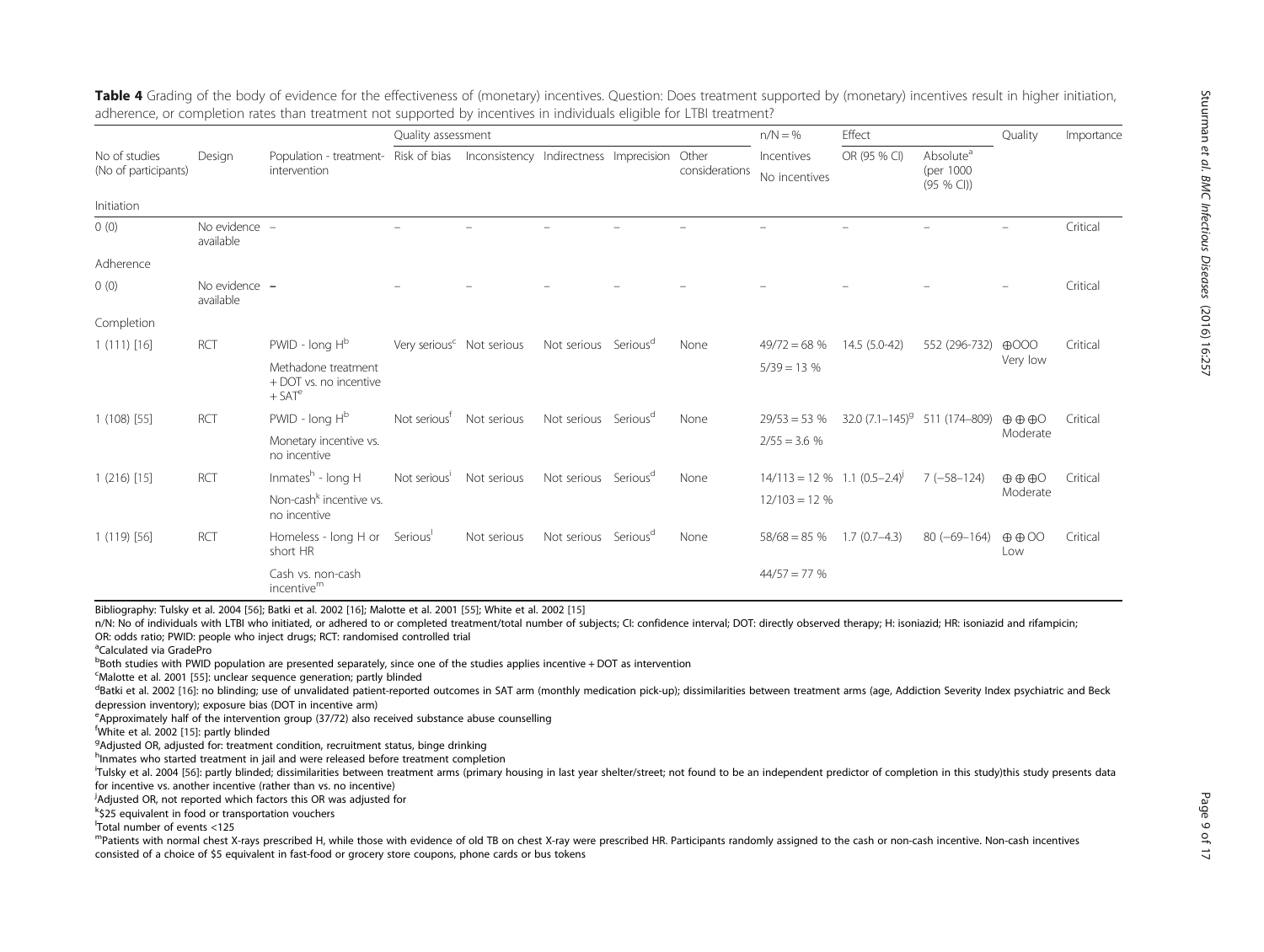|                         |               |                                                                                                       | Quality assessment                   |                                        |                                  |                              |                         | $n/N = %$                           | Effect                                                                    |                                     | Quality                                  | Importance |
|-------------------------|---------------|-------------------------------------------------------------------------------------------------------|--------------------------------------|----------------------------------------|----------------------------------|------------------------------|-------------------------|-------------------------------------|---------------------------------------------------------------------------|-------------------------------------|------------------------------------------|------------|
| No of<br>studies        | Design        | Population intervention <sup>b</sup>                                                                  | Risk of bias                         | Inconsistency Indirectness Imprecision |                                  |                              | Other<br>considerations | Social<br>intervention              | OR (95 % CI) <sup>c</sup>                                                 | Absolute <sup>d</sup><br>(per 1000) |                                          |            |
| (No of<br>participants) |               |                                                                                                       |                                      |                                        |                                  |                              |                         | No social<br>intervention           |                                                                           | (95 % CI)                           |                                          |            |
| Initiation              |               |                                                                                                       |                                      |                                        |                                  |                              |                         |                                     |                                                                           |                                     |                                          |            |
| 1 (946) [18]            | Observational | Immigrants                                                                                            | Not serious <sup>e</sup> Not serious |                                        | Not serious Not serious None     |                              |                         | $389/442 = 88%$                     | $2.7(1.9-3.8)$                                                            | 149 (107-181)                       | $\oplus$ $\oplus$ $\odot$                | Critical   |
|                         | study         | Cultural case management                                                                              |                                      |                                        |                                  |                              |                         | $557/762 = 73%$                     |                                                                           |                                     | Low                                      |            |
| Adherence               |               |                                                                                                       |                                      |                                        |                                  |                              |                         |                                     |                                                                           |                                     |                                          |            |
|                         |               |                                                                                                       |                                      |                                        |                                  |                              |                         | N                                   | Cumulative<br>mean number<br>of pills taken<br>over 9 months <sup>t</sup> |                                     |                                          |            |
| $1(286)$ [19]           | RCT           | General population                                                                                    | Not serious <sup>9</sup> Not serious |                                        | Not serious Serious <sup>n</sup> |                              | None                    | 92                                  | 180                                                                       |                                     | $\oplus$ $\oplus$ $\odot\!\!\!\!\!\circ$ | Critical   |
|                         |               | Adherence<br>coaching                                                                                 |                                      |                                        |                                  |                              |                         | 98                                  | 151                                                                       |                                     | Low                                      |            |
| $1(184)$ [57]           | Observational | Immigrants                                                                                            | Not serious'                         | Not serious                            | Not serious Serious              |                              | None                    | 53                                  | 157                                                                       |                                     | $\bigoplus$ OOO                          | Critical   |
|                         | study         | Cultural<br>intervention                                                                              |                                      |                                        |                                  |                              |                         | 131                                 | 129                                                                       |                                     | Very low                                 |            |
| Completion              |               |                                                                                                       |                                      |                                        |                                  |                              |                         |                                     |                                                                           |                                     |                                          |            |
| 3 (928)<br>[19, 27, 58] | <b>RCT</b>    | General<br>population                                                                                 | Not serious <sup>J</sup>             | Not serious                            |                                  | Not serious Not serious None |                         | $331/515 = 64%$<br>(range: 46-84 %) | $1.4(1.1-1.9)$                                                            | 78 (53-80)                          | $\oplus$ $\oplus$ $\oplus$<br>High       | Critical   |
|                         |               | Counsellor/contingency<br>contracting & adherence<br>coaching/self-esteem<br>counselling & peer based |                                      |                                        |                                  |                              |                         | $253/413 = 61%$<br>(range: 38-76 %) |                                                                           |                                     |                                          |            |
| 1 (946) [18]            | Observational | Immigrants                                                                                            | Not serious <sup>e</sup> Not serious |                                        | Not serious Not serious None     |                              |                         | $319/389 = 82 \%$ 7.8 (5.7-10.7)    |                                                                           | 452 (400-494)                       | $\oplus$ $\oplus$ $\odot$                | Critical   |
|                         | study         | Case management taking<br>into account cultural<br>background                                         |                                      |                                        |                                  |                              |                         | $205/557 = 37%$                     |                                                                           |                                     | Low                                      |            |
| $1(216)$ [15]           | RCT           | Inmates <sup>k</sup>                                                                                  | Not serious <sup>1</sup>             | Not serious                            | Not serious Serious <sup>m</sup> |                              | None                    | $24/106 = 23%$                      | 2.2 $(1.0-4.7)^n$                                                         | $108(4 - 267)$                      | $\oplus$ $\oplus$ O                      | Critical   |
|                         |               | Education                                                                                             |                                      |                                        |                                  |                              |                         | $12/103 = 12%$                      |                                                                           |                                     | Moderate                                 |            |
| $1(520)$ [35]           | <b>RCT</b>    | Homeless                                                                                              | Not serious <sup>o</sup> Not serious |                                        |                                  | Not serious Not serious None |                         | $173/279 = 62%$                     | 3.0 $(2.2-4.2)^p$                                                         | 268 (189-339)                       | $\oplus$ $\oplus$ $\oplus$               | Critical   |
|                         |               | Nurse case management                                                                                 |                                      |                                        |                                  |                              |                         | $94/241 = 39%$                      |                                                                           |                                     | High                                     |            |

<span id="page-9-0"></span>**Table 5** Grading of body of evidence for the effectiveness of social interventions. Question: Do social interventions result in higher initiation, adherence, or completion rates than usual care in individuals eligible for LTBI treatment?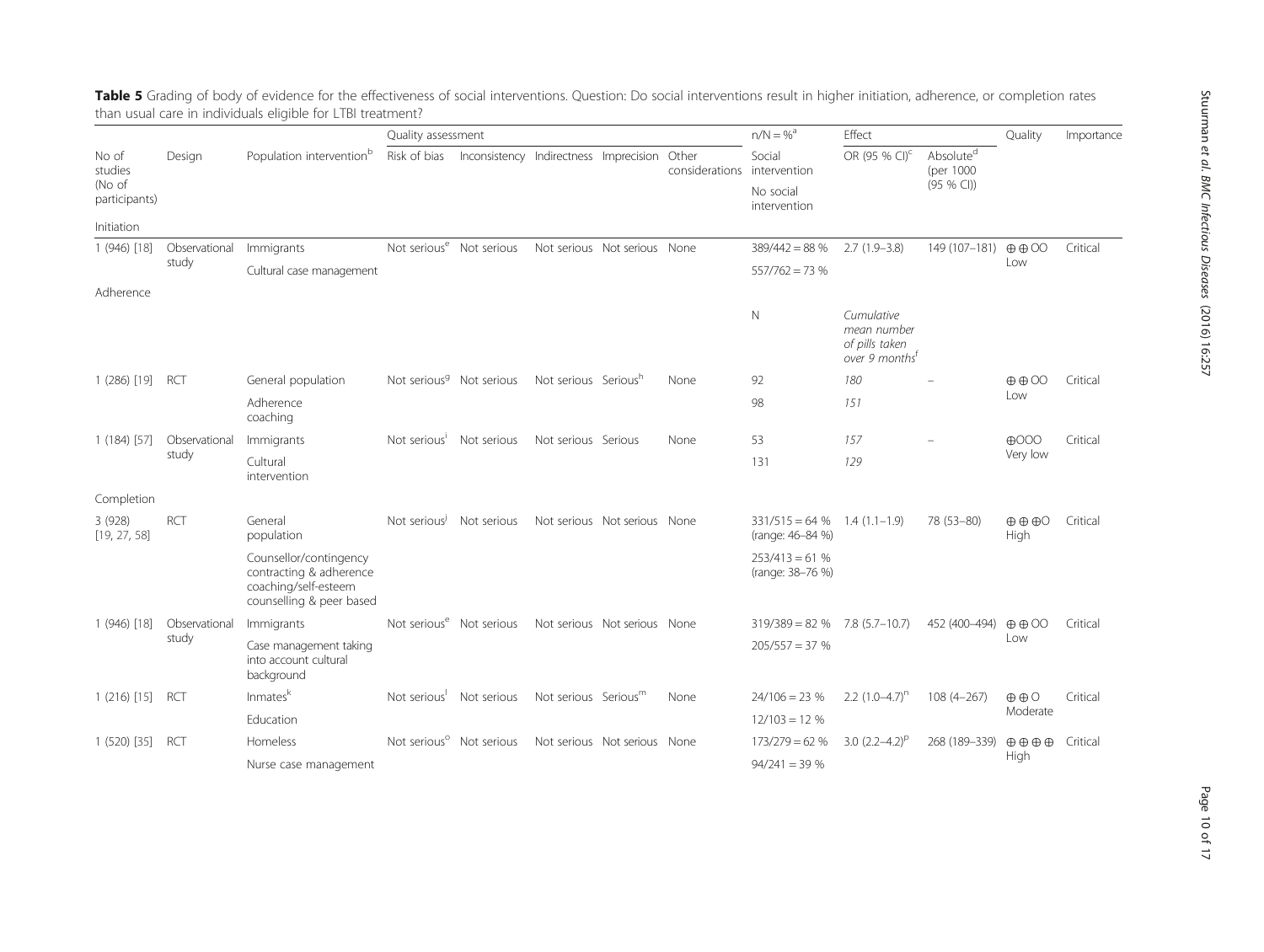Table 5 Grading of body of evidence for the effectiveness of social interventions. Question: Do social interventions result in higher initiation, adherence, or completion rates than usual care in individuals eligible for LTBI treatment? (Continued)

| $1(199)$ [17]                              | RCT | <b>PWID</b>                                                                                                                                                                                                                          |  | Not serious <sup>q</sup> Not serious Not serious Not serious None |  | $79/101 = 78%$ | $1.0(0.7-1.5)$ | $2(-75-62)$ | $\oplus$ $\oplus$ $\oplus$ | Critical |
|--------------------------------------------|-----|--------------------------------------------------------------------------------------------------------------------------------------------------------------------------------------------------------------------------------------|--|-------------------------------------------------------------------|--|----------------|----------------|-------------|----------------------------|----------|
|                                            |     | Peer support vs. no peer<br>support                                                                                                                                                                                                  |  |                                                                   |  | $79/100 = 79%$ |                |             | High                       |          |
|                                            |     | Bibliography: Goldberg et al. 2004 [18]; Hovell et al. 2003 [19]; Ailinger et al. 2010 [57]; Kominski et al. 2007 [27]; Hirsch-Moverman et al. 2013 [58]; White et al. 2002 [15]; Nyamathi et al. 2006 [35]; Chaisson et al.         |  |                                                                   |  |                |                |             |                            |          |
| 2001 [17]                                  |     |                                                                                                                                                                                                                                      |  |                                                                   |  |                |                |             |                            |          |
|                                            |     | n/N: No of individuals with LTBI who initiated, or adhered to or completed treatment/total number of subjects. CI: confidence interval; H: isoniazid; OR: odds ratio; RCT: randomized controlled trial                               |  |                                                                   |  |                |                |             |                            |          |
|                                            |     | <sup>a</sup> lf >1 articles, weighed pooled point estimates and 95 % CI were calculated                                                                                                                                              |  |                                                                   |  |                |                |             |                            |          |
| $\mathrm{P}\text{All}$ groups H > 4 months |     |                                                                                                                                                                                                                                      |  |                                                                   |  |                |                |             |                            |          |
|                                            |     | $\frac{f}{f}$ >1 articles, pooled estimates and 95%CI were calculated using a random effects model (without quality index)                                                                                                           |  |                                                                   |  |                |                |             |                            |          |
| <sup>d</sup> Calculated via GradePro       |     |                                                                                                                                                                                                                                      |  |                                                                   |  |                |                |             |                            |          |
|                                            |     | <sup>e</sup> Goldberg et al. 2004 [18]: use of unvalidated patient-reported outcomes (self-report); proportion of children aged 5-14 years was higher during one period than the other (19 % vs. 13 %, $p = 0.003$ )                 |  |                                                                   |  |                |                |             |                            |          |
|                                            |     | No adherence rates were provided as outcome; instead, the cumulative mean number of pills taken per group was presented                                                                                                              |  |                                                                   |  |                |                |             |                            |          |
|                                            |     | <sup>9</sup> Hovell et al. 2003 [19]: unclear allocation concealment; unclear sequence generation; partly blinded. Not downgraded for these risk of bias aspects because already downgraded for imprecision                          |  |                                                                   |  |                |                |             |                            |          |
| <sup>h</sup> Total sample size <230        |     |                                                                                                                                                                                                                                      |  |                                                                   |  |                |                |             |                            |          |
|                                            |     | Ailinger et al. 2010 [57]: use of unvalidated patient-reported outcomes (self-report) convenience sample                                                                                                                             |  |                                                                   |  |                |                |             |                            |          |
|                                            |     | <sup>1</sup> Hovell et al. 2003 [19]: unclear allocation concealment; unclear sequence generation; partly blinded. Kominski et al. 2007: unclear allocation concealment; no blinding; unclear if intention-to-treat analysis         |  |                                                                   |  |                |                |             |                            |          |
|                                            |     | was performed; use of unvalidated patient-reported outcomes (self-report). Hirsch-Moverman et al. 2013: unclear allocation concealment; unclear sequence generation; partly blinded; use of unvalidated                              |  |                                                                   |  |                |                |             |                            |          |
| patient-reported outcomes (self-report)    |     |                                                                                                                                                                                                                                      |  |                                                                   |  |                |                |             |                            |          |
|                                            |     | <sup>k</sup> Inmates who started treatment in jail and were released before treatment completion                                                                                                                                     |  |                                                                   |  |                |                |             |                            |          |
| White et al. 2002 [15]: partly blinded     |     |                                                                                                                                                                                                                                      |  |                                                                   |  |                |                |             |                            |          |
| "Total number of events <125               |     |                                                                                                                                                                                                                                      |  |                                                                   |  |                |                |             |                            |          |
|                                            |     | <sup>n</sup> Adjusted OR, not reported which factors this OR was adjusted for                                                                                                                                                        |  |                                                                   |  |                |                |             |                            |          |
|                                            |     | <sup>o</sup> Nvamathi et al. 2006 [35]: unclear allocation concealment: unclear sequence generation: partly blinded: dissimilarities between treatment arms (daily alcohol or drug use Isignificantly associated with non-completion |  |                                                                   |  |                |                |             |                            |          |

Nyamathi et al. 2006 [\[35\]](#page-15-0): unclear allocation concealment; unclear sequence generation; partly blinded; dissimilarities between treatment arms (daily alcohol or drug use [significantly associated with non-completion in this study]; male, recruitment site [both not significantly associated with completion in this study], lifetime intravenous drug use, recent self-help program)<br>PAdiusted OR adjusted for age sex high-school graduate neve

PAdjusted OR, adjusted for: age, sex, high-school graduate, never married, medical insurance, recruited from homeless shelter, years homeless, treatment completion important, intended to adhere, daily alcohol/drug use, recent self-help program, emotional well-being, social support, recent hospitalization, recent victimization

<sup>q</sup>Chaisson et al. 2001 [[17](#page-15-0)]: unclear allocation concealment; no blinding; use of unvalidated patient-reported outcomes (self-report; urine tests and MEMS in a subset of patients in this study show that self-report is subject to serious under-reporting)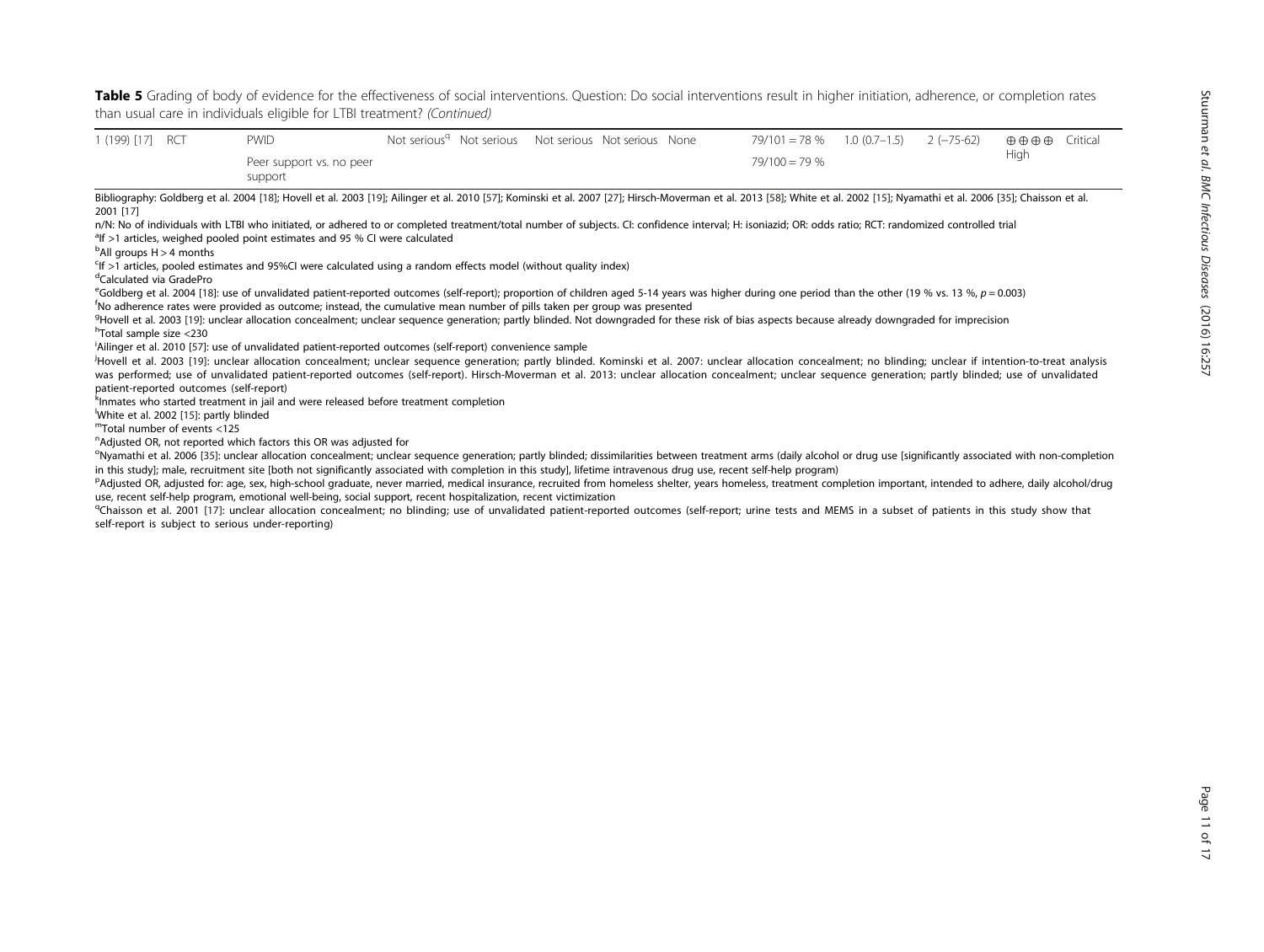<span id="page-11-0"></span>Table 6 Grading of body of evidence for effectiveness of other interventions. Question: Do interventions (other than short treatment, incentives or social intervention) result in higher initiation, adherence, or completion rates than usual care in individuals eligible for LTBI treatment?

|                      |                          |                                        | Quality assessment |                                      |                                  |                                                                                             | $n/N = \%$    | Effect        |                         | Quality                     | Importance |
|----------------------|--------------------------|----------------------------------------|--------------------|--------------------------------------|----------------------------------|---------------------------------------------------------------------------------------------|---------------|---------------|-------------------------|-----------------------------|------------|
| No of studies        | Design                   | Population                             | Risk of bias       |                                      |                                  | Inconsistency Indirectness Imprecision Other considerations Other intervention OR (95 % CI) |               |               | Absolute <sup>a</sup>   |                             |            |
| (No of participants) |                          | treatment<br>intervention <sup>a</sup> |                    |                                      |                                  |                                                                                             | Usual care    |               | (per 1000)<br>(95 % CI) |                             |            |
| Initiation           |                          |                                        |                    |                                      |                                  |                                                                                             |               |               |                         |                             |            |
| $1(107)$ [59]        | Observational<br>study   | Healthcare<br>workers H                |                    | Not serious <sup>b</sup> Not serious | Not serious Serious <sup>c</sup> |                                                                                             | $32/62 = 52%$ | $8.8(3.1-23)$ | 413 (168-631)           | $\bigoplus$ OOO<br>Very low | Critical   |
|                      |                          | Use of IGRAs                           |                    |                                      |                                  |                                                                                             | $5/45 = 11%$  |               |                         |                             |            |
| Adherence            |                          |                                        |                    |                                      |                                  |                                                                                             |               |               |                         |                             |            |
| 0(0)                 | No evidence<br>available | $\qquad \qquad =$                      |                    |                                      |                                  |                                                                                             |               |               |                         |                             | Critical   |
| Completion           |                          |                                        |                    |                                      |                                  |                                                                                             |               |               |                         |                             |            |
| 0(0)                 | No evidence<br>available | $\qquad \qquad =$                      |                    |                                      |                                  |                                                                                             |               |               |                         | $\overline{\phantom{0}}$    | Critical   |

Bibliography: Sahni et al. 2009 [[59](#page-16-0)]

n/N No of individuals with LTBI who initiated, or adhered to or completed treatment/total number of subjects; CI confidence interval; IGRAs Interferon Gamma Release Assay; OR odds ratio; PWID people who inject drugs; RCT randomised controlled trial

Calculated via GradePro

bUse of unvalidated patient-reported outcomes (telephone interview)

c Total number of events <125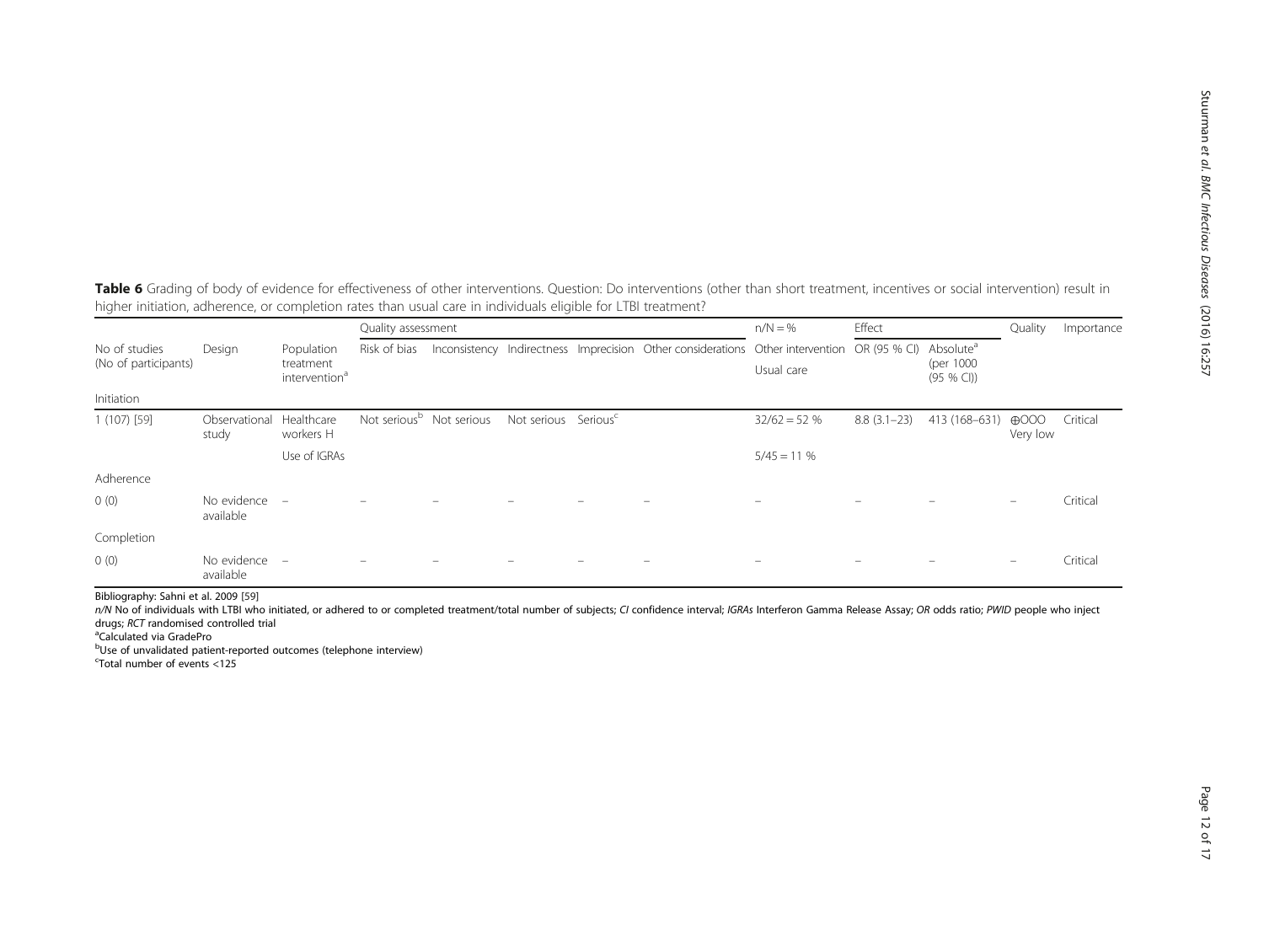<span id="page-12-0"></span>

different measures of associations were used in the studies, the reference groups varied between studies, and data on non-significant factors were not always quantified in the studies and were therefore not listed in this review. However, the same socio-economic factors were also predictors of non-adherence to highly active antiretroviral therapy in human immunodeficiency virus (HIV)-patients or to cardiovascular medication [[61](#page-16-0)–[65\]](#page-16-0). Also, adverse events have been associated with worse adherence to treatment for all these conditions [\[61, 62](#page-16-0)]. Similar factors were associated with adherence to treatment for active TB [[61](#page-16-0)].

#### Interventions

#### Initiation

Some evidence was found that the use of IGRAs rather than TSTs [[59\]](#page-16-0), or a social intervention using case management with attention to an individual's cultural background might positively influence the initiation rate of LTBI treatment [[18\]](#page-15-0).

#### Adherence

Our meta-analysis showed that case contacts had better adherence if they received short treatment compared to those on long treatment regimens [[21](#page-15-0), [50\]](#page-16-0). Social interventions in the form of adherence coaching of adolescents with LTBI and cultural interventions among immigrants with LTBI also resulted in improved adherence [[19](#page-15-0), [57](#page-16-0)].

#### Completion

Overall, completion rates of LTBI treatment were better among groups receiving shorter regimens than those with longer treatment regimens. The only outcome regarding the effect of shorter treatment on completion rates for which no effect was found could be explained by a relatively high rate of hepatotoxicity (11 %) found in the short treatment arm compared to the long treatment arm (3 %) [[21](#page-15-0)]. This led to premature termination of the study. The applied short regimen of rifampicin plus pyrazinamide is currently not generally offered to persons with LTBI due to its association with hepatotoxicity [\[66\]](#page-16-0).

Mixed results were found on the effect of DOT on completion rates of LTBI treatment. The significantly lower completion rates among those receiving clinic-based DOT in one study might be attributable to the difficulty undocumented migrants have in reporting regularly to health services to collect their drugs [\[54\]](#page-16-0). The study in which no effect was found among PWID did find that more people in the DOT group took all doses and, importantly, also

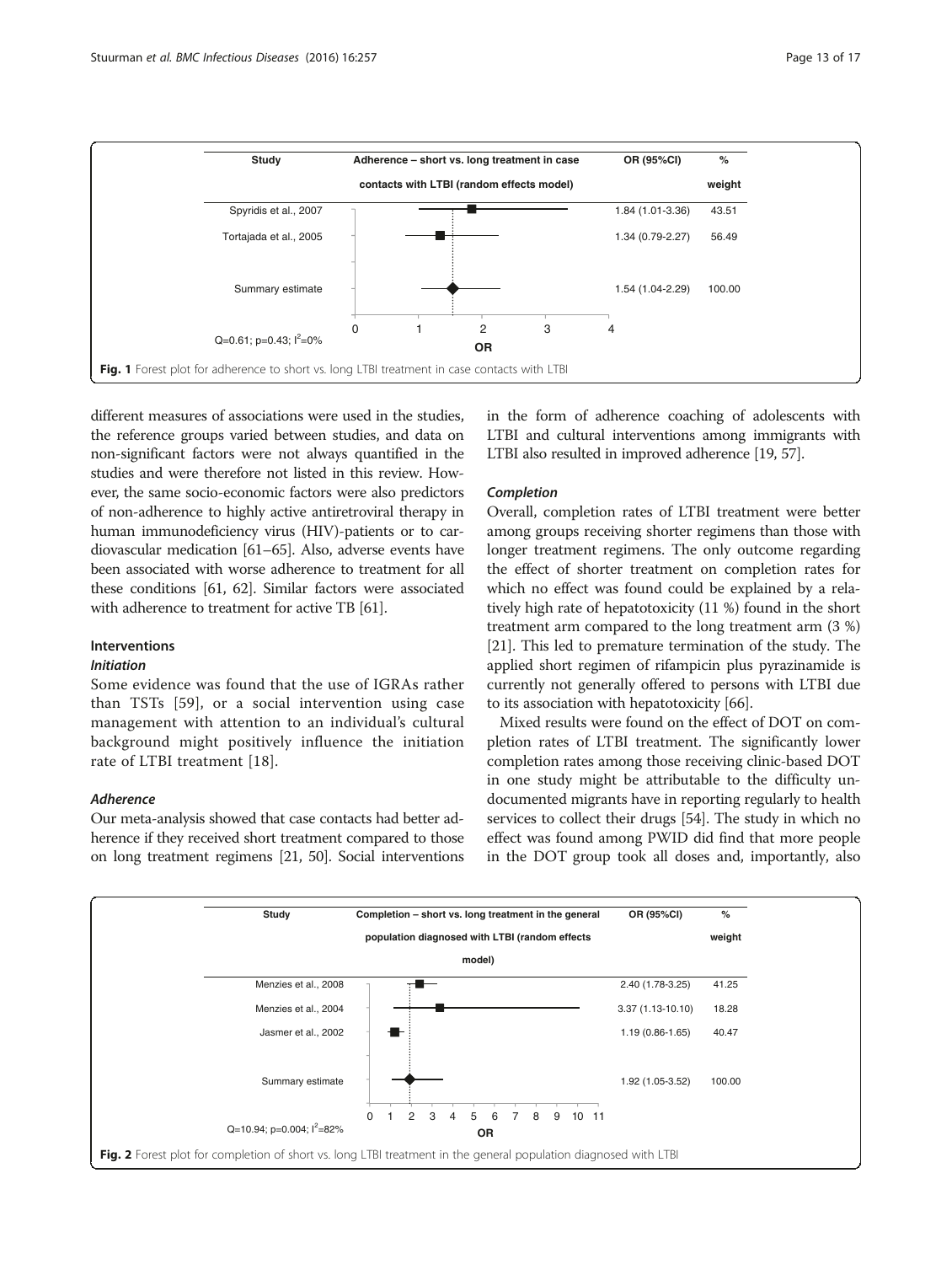<span id="page-13-0"></span>

found that the number of self-reported doses taken was likely to be greatly over-estimated [\[17\]](#page-15-0). With regards to two other types of long-term treatment, highly active antiretroviral therapy in HIV-patients and TB treatment, no overall benefit of DOT compared to SAT was found on viral load among HIV-patients or cure among TB patients in reviews by Nachega et al. and Volmink et al. [[67](#page-16-0), [68](#page-16-0)].

Of the studies reporting on the effect of incentives, two studies conducted in PWID with LTBI found a positive result (one of which was confounded), and the other study in released inmates found no effect. The success of incentives is likely to be both population and setting dependent. Lutge et al. reviewed the literature on material incentives and treatment for latent TB or active TB disease and concluded that the effect on long-term adherence and completion is not clear [[69](#page-16-0)].

Social interventions to improve LTBI treatment uptake included case management with attention for an individual's cultural background, adherence coaching, counselling, contingency contracting, education, nurse case management and peer-based interventions. Most studies on this topic showed better completion rates in the intervention group than in the standard-care group, regardless of the type of social intervention. In a review of RCTs, Schroeder et al. found patient education to be largely unsuccessful in improving adherence to blood pressure-lowering medication, whereas some motivational strategies and complex interventions were successful [\[70\]](#page-16-0). In three out of the seven RCTs in a review of Schedlbauer et al. social interventions (i.e. patient information and education, intensified patient care, or a complex behavioral approach) improved adherence rates to lipid-lowering medication) [[71](#page-16-0)].

#### Other reviews

Several other reviews present data on interventions to improve medication uptake among LTBI patients. These reviews had specific questions, for example the effect of lay healthcare workers on completion of LTBI treatment [\[72](#page-16-0)], interventions to improve the health of the homeless [\[73](#page-16-0)], education or counselling to improve completion of LTBI treatment [\[7](#page-15-0)], effects of rifampicin monotherapy or rifamycin-combination therapy versus isoniazid for preventing active TB and the role of completion rates [\[9](#page-15-0)]; incentives to reinforce medication adherence, including for LTBI treatment [\[10,](#page-15-0) [69](#page-16-0)]. However, these reviews included only a small number of studies with the specific aim to investigate interventions to improve LTBI treatment initiation, adherence or completion. Some of these articles were also included in the current review; some could not be included in our review because we used different inclusion criteria.

#### Limitations

The definitions of completion varied between the included studies, as did the ways in which treatment adherence was assessed and in which completion rates were calculated. For example definitions used varied from "completed four months of rifampicin" to "picked up nine months of isoniazid within twelve months" and "took at least 80 % of the prescribed medication within twenty weeks". This heterogeneity complicates comparison of rates between studies and hampers meta-analysis and interpretation of the results. Since adherence and completion are similar concepts in the sense that full adherence to a treatment regimen leads to its completion, the limitations that are applicable to measures for completion are also applicable to adherence.

There is no standard definition for LTBI using tuberculin reactivity which is universally accepted.

There were no pre-set LTBI diagnostic criteria for inclusion of the studies in this review, the inclusion relied on reporting of the diagnostic criteria of the individual studies; if the study considered a case to be diagnosed then the study was included in the review and those cases were analysed.

Only determinants that showed a statistically significant association with initiation, adherence and completion were listed in this article, this should be taken into account when interpreting the results. The power of a study to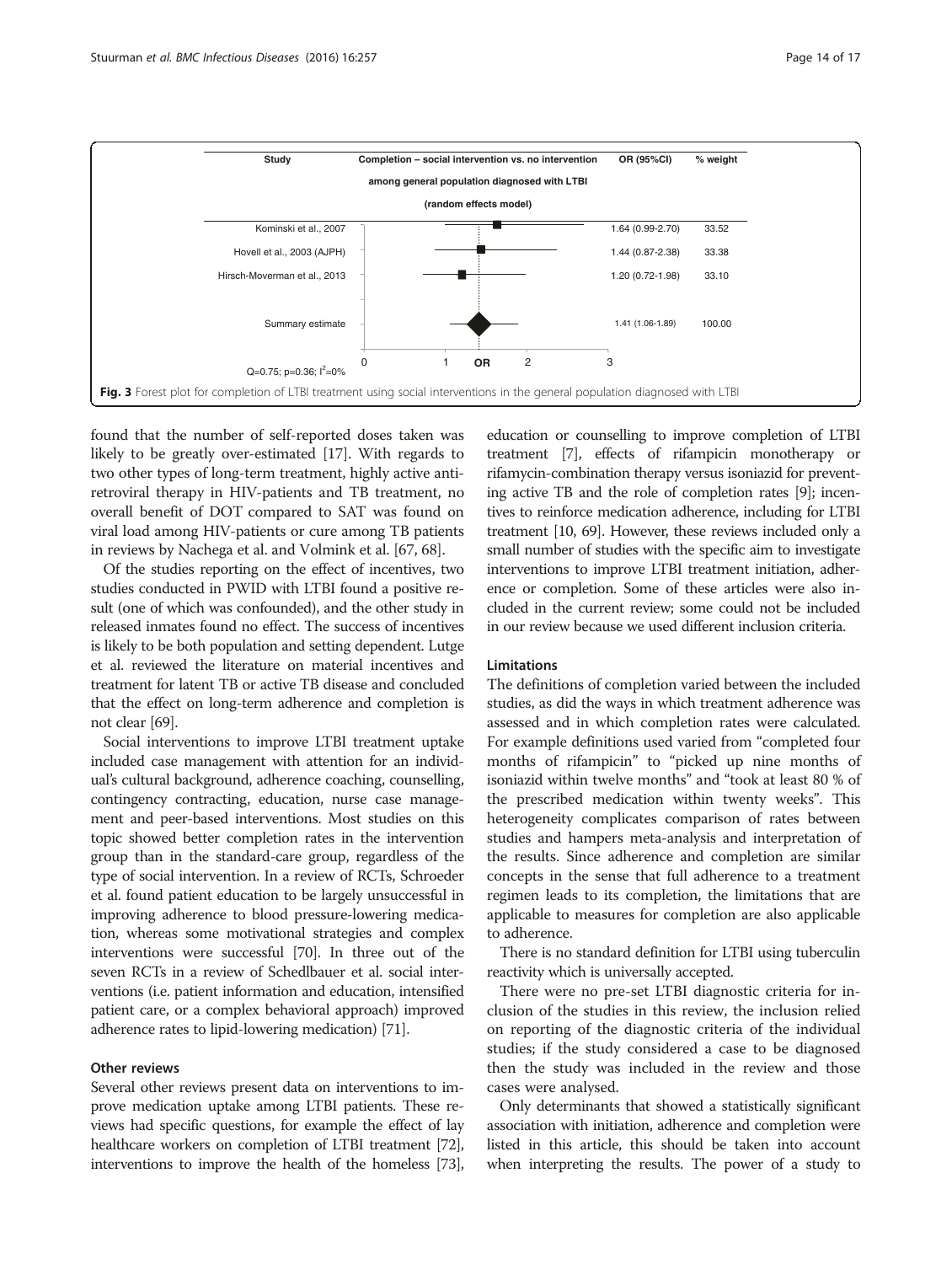<span id="page-14-0"></span>detect a significant effect was not taken into account in this review. Additionally, the determinants were merely described and no summary analyses were done because the non-significant determinants were not quantified and because of heterogeneity between the included studies. Comparison of studies is also complicated by the fact that different measures of association were used by the included studies; reference groups may differ; or the definition of the determinant itself might vary. These intricacies would be lost when grouping the determinants.

We calculated summary estimates for studies with similar populations and interventions. However, the studies were still quite heterogeneous. Calculation of summary estimates by combining studies without correcting for possible bias-causing factors between studies may cause bias in the results. Furthermore, the  $I^2$  estimates need to be interpreted with caution because each meta-analysis only included three studies.

Finally, when conducting a systematic review, any limitations of included studies (e.g. lack of controlling for relevant covariates) inherently become limitations of data presented in the review.

#### Gaps and future research

The number of intervention studies in specific populations was scarce. In order to generate evidence on the effectiveness of context-specific interventions to improve the uptake of LTBI treatment, RCTs tailored to specific populations, with consideration of available resources and infrastructure of the health system, are necessary [[11\]](#page-15-0). Although clinically relevant, no determinants of initiation, adherence or completion were found for patients with comorbidities.

Ultimately, the effect of LTBI treatment on the development of TB disease is important, and initiation, adherence and completion rates of LTBI treatment are intermediate determinants. In a subgroup analysis of a network meta-analysis of RCTs to determine the most efficacious regimen for preventing active TB disease [[74](#page-16-0)], no evidence of a relationship between adherence (expressed as overall percentage of doses received) and efficacy was found. Still, more information on the association between treatment adherence and efficacy for prevention of active TB may be valuable.

# Conclusions

Clinical benefit to individuals with LTBI and the success of the LTBI control programme in general are dependent on individuals taking the medication and completing the full course of treatment [\[11\]](#page-15-0). In the first part of this review, it was found that initiation and completion rates of LTBI treatment were frequently suboptimal and varied greatly within and across different populations. Taking determinants of initiation, adherence, and completion into account is an important first to step to plan interventions to improve these rates.

The available evidence on the effect of interventions on treatment initiation, adherence and completion presented in this review suggests that some interventions, notably the use of shorter treatment regimens and social interventions, have a positive effect on adherence and completion.

Overall, however, the evidence was inconclusive and recommendations on the best interventions to improve uptake of LTBI medication are hampered by the heterogeneity of the studies. The benefit of interventions to improve treatment completion, such as incentives and DOT, appears to be population and setting dependent. Specific needs of the different populations with LTBI should be addressed taking into consideration the local context, specific settings and conditions in which the LTBI treatment programme is implemented.

# Ethics approval and consent to participate

Not applicable.

# Consent for publication

Not applicable.

# Availability of data and materials

The datasets supporting the conclusions of this article are included within the article and its additional files.

# Additional files

[Additional file 1:](dx.doi.org/10.1186/s12879-016-1549-4) Materials and methods. (DOCX 47 kb)

[Additional file 2:](dx.doi.org/10.1186/s12879-016-1549-4) Flow chart of selection process. (DOCX 257 kb)

[Additional file 3:](dx.doi.org/10.1186/s12879-016-1549-4) Study characteristics, outcomes, and quality aspects of risk of bias assessment of articles on determinants of initiation, adherence and completion of LTBI treatment regimens. (DOCX 151 kb)

[Additional file 4:](dx.doi.org/10.1186/s12879-016-1549-4) Study characteristics, outcomes, and risk of bias assessment of articles on interventions to improve initiation, adherence and completion of LTBI treatment regimens. (DOCX 104 kb)

#### Abbreviations

DOT: directly observed therapy; EU/EEA: European Union and European Economic Area; GRADE: Grading of Recommendations Assessment, Development and Evaluation; HIV: human immunodeficiency virus; IGRAs: interferon gamma release assay; LTBI: latent tuberculosis infection; ORs: odds ratios; PWID: people who injected drugs; RCT: randomized controlled trial; SAT: self-administered therapy; TB: tuberculosis; TST: tuberculin skin tests; WHO: World Health Organization.

#### Competing interests

The authors declare that they have no competing interests.

#### Authors' contributions

MVN, AS and MvdW designed the review and search strategy. FvK and ALS searched the literature, selected the studies, extracted, graded and analyzed data. MVN and AO controlled the quality of the review process. MVN, AO and MvdW assessed the quality of data analysis. ALS, AO, MVN and AS drafted the manuscript. MVN, AO, FvK, ALS, AS and MvdW edited the manuscript. All authors read and approved the final manuscript.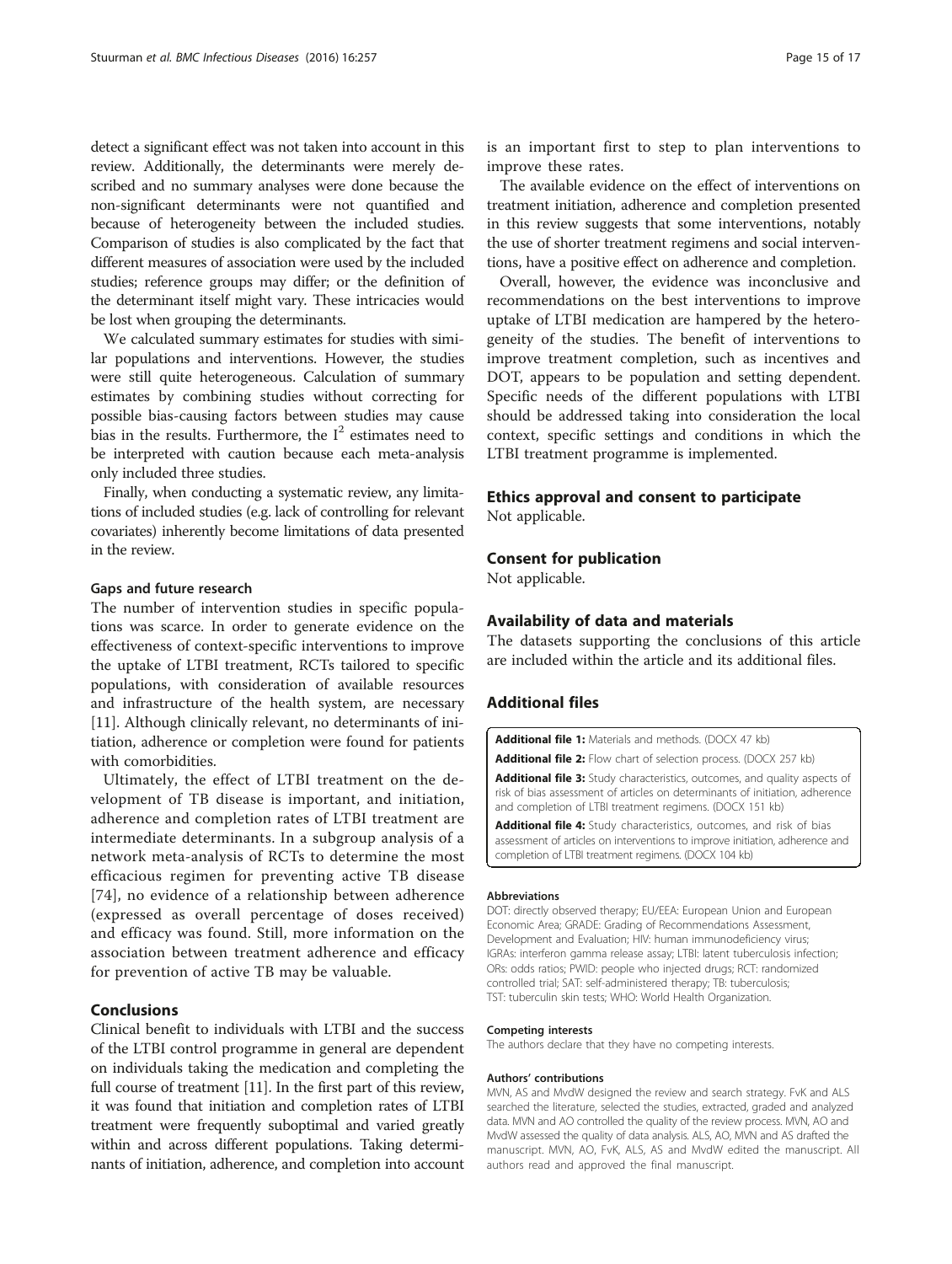#### <span id="page-15-0"></span>Acknowledgements

Not applicable.

#### Funding

This work was performed under the ECDC Framework Contract FWC/ECDC/2013/ 005 Specific Contract No. 1 ECD.4065 awarded to the consortium consisting of Pallas, health research and consultancy and the Department of Public Health, Erasmus MC, and Service contract ECD.5000 of OJ/02/05/2014-PROC/2014/015 awarded to Pallas, health research and consultancy.

#### Author details

<sup>1</sup>Pallas health research and consultancy BV, Rotterdam, The Netherlands. <sup>2</sup> European Centre for Disease Prevention and Control (ECDC), Tomtebodavägen 11a, Solna 171 65, Sweden.

#### Received: 13 February 2016 Accepted: 7 May 2016 Published online: 08 June 2016

#### References

- Lillebaek T, Dirksen A, Baess I, Strunge B, Thomsen VO, Andersen AB. Molecular evidence of endogenous reactivation of Mycobacterium tuberculosis after 33 years of latent infection. J Infect Dis. 2002;185:401–4.
- Barry 3rd CE, Boshoff HI, Dartois V, et al. The spectrum of latent tuberculosis: rethinking the biology and intervention strategies. Nat Rev Microbiol. 2009; 7:845–55.
- Dye C, Scheele S, Dolin P, Pathania V, Raviglione MC. Consensus statement. Global burden of tuberculosis: estimated incidence, prevalence, and mortality by country. WHO Global Surveillance and Monitoring Project. JAMA. 1999;282: 677–86.
- 4. World Health Organization. The END TB strategy Global strategy and targets for tuberculosis prevention, care and control after 2015. In: Geneva: WHO, ed,  $2014.2$
- 5. World Health Organization. Draft global strategy and targets for tuberculosis prevention, care and control after 2015. In: Secretariat, editor. World Health Assembly. Geneva: WHO; 2014.
- 6. Adams LV, Talbot EA, Odato K, Blunt H, Steingart KR. Interventions to improve delivery of isoniazid preventive therapy: an overview of systematic reviews. BMC Infect Dis. 2014;14:281.
- 7. M'Imunya JM, Kredo T, Volmink J. Patient education and counselling for promoting adherence to treatment for tuberculosis. Cochrane Database Syst Rev. 2012;5:CD006591.
- 8. Osterberg L, Blaschke T. Adherence to medication. N Engl J Med. 2005;353: 487–97.
- 9. Sharma SK, Sharma A, Kadhiravan T, Tharyan P. Rifamycins (rifampicin, rifabutin and rifapentine) compared to isoniazid for preventing tuberculosis in HIV-negative people at risk of active TB. Cochrane Database Syst Rev. 2013;7:CD007545.
- 10. DeFulio A, Silverman K. The use of incentives to reinforce medication adherence. Prev Med. 2012;55(Suppl):S86–94.
- 11. World Health Organization. Guidelines on the management of latent tuberculosis infection. The End TB Strategy: WHO; 2015.
- 12. Guyatt GH, Oxman AD, Kunz R, et al. GRADE guidelines 6. Rating the quality of evidence—imprecision. J Clin Epidemiol. 2011;64:1283–93.
- 13. Cochrane Informatics & Knowledge Management Department. GRADEpro. Available at: [https://tech.cochrane.org/revman/other-resources/gradepro/](https://tech.cochrane.org/revman/other-resources/gradepro/download) [download.](https://tech.cochrane.org/revman/other-resources/gradepro/download) Accessed April 29 2014.
- 14. Neyeloff JL, Fuchs SC, Moreira LB. Meta-analyses and Forest plots using a microsoft excel spreadsheet: step-by-step guide focusing on descriptive data analysis. BMC Res Notes. 2012;5:52.
- 15. White MC, Tulsky JP, Goldenson J, Portillo CJ, Kawamura M, Menendez E. Randomized controlled trial of interventions to improve follow-up for latent tuberculosis infection after release from jail. Arch Intern Med. 2002;162:1044–50.
- 16. Batki SL, Gruber VA, Bradley JM, Bradley M, Delucchi K. A controlled trial of methadone treatment combined with directly observed isoniazid for tuberculosis prevention in injection drug users. Drug Alcohol Depend. 2002;66:283–93.
- 17. Chaisson RE, Barnes GL, Hackman J, et al. A randomized, controlled trial of interventions to improve adherence to isoniazid therapy to prevent tuberculosis in injection drug users. Am J Med. 2001;110:610–5.
- 18. Goldberg SV, Wallace J, Jackson JC, Chaulk CP, Nolan CM. Cultural case management of latent tuberculosis infection. Int J Tuberc Lung Dis. 2004;8:76–82.
- 19. Hovell MF, Sipan CL, Blumberg EJ, et al. Increasing Latino adolescents' adherence to treatment for latent tuberculosis infection: a controlled trial. Am J Public Health. 2003;93:1871–7.
- 20. Sterling TR, Villarino ME, Borisov AS, et al. Three months of rifapentine and isoniazid for latent tuberculosis infection. N Engl J Med. 2011;365:2155–66.
- 21. Tortajada C, Martinez-Lacasa J, Sanchez F, et al. Is the combination of pyrazinamide plus rifampicin safe for treating latent tuberculosis infection in persons not infected by the human immunodeficiency virus? Int J Tuberc Lung Dis. 2005;9:276–81.
- 22. Gershon AS, McGeer A, Bayoumi AM, Raboud J, Yang J. Health care workers and the initiation of treatment for latent tuberculosis infection. Clin Infect Dis. 2004;39:667–72.
- 23. Horsburgh Jr CR, Goldberg S, Bethel J, et al. Latent TB infection treatment acceptance and completion in the United States and Canada. Chest. 2010; 137:401–9.
- 24. Goswami ND, Gadkowski LB, Piedrahita C, et al. Predictors of latent tuberculosis treatment initiation and completion at a U.S. public health clinic: a prospective cohort study. BMC Public Health. 2012;12:468.
- 25. Morano JP, Walton MR, Zelenev A, Bruce RD, Altice FL. Latent tuberculosis infection: screening and treatment in an urban setting. J Community Health. 2013;38:941–50.
- 26. Nuzzo JB, Golub JE, Chaulk P, Shah M. Analysis of latent tuberculosis infection treatment adherence among refugees and other patient groups referred to the Baltimore City Health Department TB Clinic, February 2009-March 2011. J Immigr Minor Health. 2013;17(1):56-65.
- 27. Kominski GF, Varon SF, Morisky DE, et al. Costs and cost-effectiveness of adolescent compliance with treatment for latent tuberculosis infection: results from a randomized trial. J Adolesc Health. 2007;40:61–8.
- 28. Chang AH, Polesky A, Bhatia G. House calls by community health workers and public health nurses to improve adherence to isoniazid monotherapy for latent tuberculosis infection: a retrospective study. BMC Public Health. 2013;13:894.
- 29. Haley CA, Stephan S, Vossel LF, Sherfy EA, Laserson KF, Kainer MA. Successful use of rifampicin for Hispanic foreign-born patients with latent tuberculosis infection. Int J Tuberc Lung Dis. 2008;12:160–7.
- 30. LoBue PA, Moser KS. Use of isoniazid for latent tuberculosis infection in a public health clinic. Am J Respir Crit Care Med. 2003;168:443–7.
- 31. Li J, Munsiff SS, Tarantino T, Dorsinville M. Adherence to treatment of latent tuberculosis infection in a clinical population in New York City. Int J Infect Dis. 2010;14:e292–7.
- 32. Hirsch-Moverman Y, Bethel J, Colson PW, Franks J, El-Sadr W. Predictors of latent tuberculosis infection treatment completion in the United States: an inner city experience. Int J Tuberc Lung Dis. 2010;14:1104–11.
- 33. Codecasa LR, Murgia N, Ferrarese M, et al. Isoniazid preventive treatment: predictors of adverse events and treatment completion. Int J Tuberc Lung Dis. 2013;17:903–8.
- 34. Lee AM, Mennone JZ, Jones RC, Paul WS. Risk factors for hepatotoxicity associated with rifampin and pyrazinamide for the treatment of latent tuberculosis infection: experience from three public health tuberculosis clinics. Int J Tuberc Lung Dis. 2002;6:995–1000.
- 35. Nyamathi AM, Christiani A, Nahid P, Gregerson P, Leake B. A randomized controlled trial of two treatment programs for homeless adults with latent tuberculosis infection. Int J Tuberc Lung Dis. 2006;10:775–82.
- 36. Anibarro L, Casas S, Paz-Esquete J, et al. Treatment completion in latent tuberculosis infection at specialist tuberculosis units in Spain. Int J Tuberc Lung Dis. 2010;14:701–7.
- 37. Lobato MN, Reves RR, Jasmer RM, Grabau JC, Bock NN, Shang N. Adverse events and treatment completion for latent tuberculosis in jail inmates and homeless persons. Chest. 2005;127:1296–303.
- 38. Jimenez-Fuentes MA, de Souza-Galvao ML, Mila Auge C, Solsona Peiro J, Altet-Gomez MN. Rifampicin plus isoniazid for the prevention of tuberculosis in an immigrant population. Int J Tuberc Lung Dis. 2013;17:326–32.
- 39. Fresard I, Bridevaux PO, Rochat T, Janssens JP. Adverse effects and adherence to treatment of rifampicin 4 months vs isoniazid 6 months for latent tuberculosis: a retrospective analysis. Swiss Med Wkly. 2011;141:w13240.
- 40. Lardizabal A, Passannante M, Kojakali F, Hayden C, Reichman LB. Enhancement of treatment completion for latent tuberculosis infection with 4 months of rifampin. Chest. 2006;130:1712–7.
- 41. Page KR, Sifakis F, Montes de Oca R, et al. Improved adherence and less toxicity with rifampin vs isoniazid for treatment of latent tuberculosis: a retrospective study. Arch Intern Med. 2006;166:1863–70.